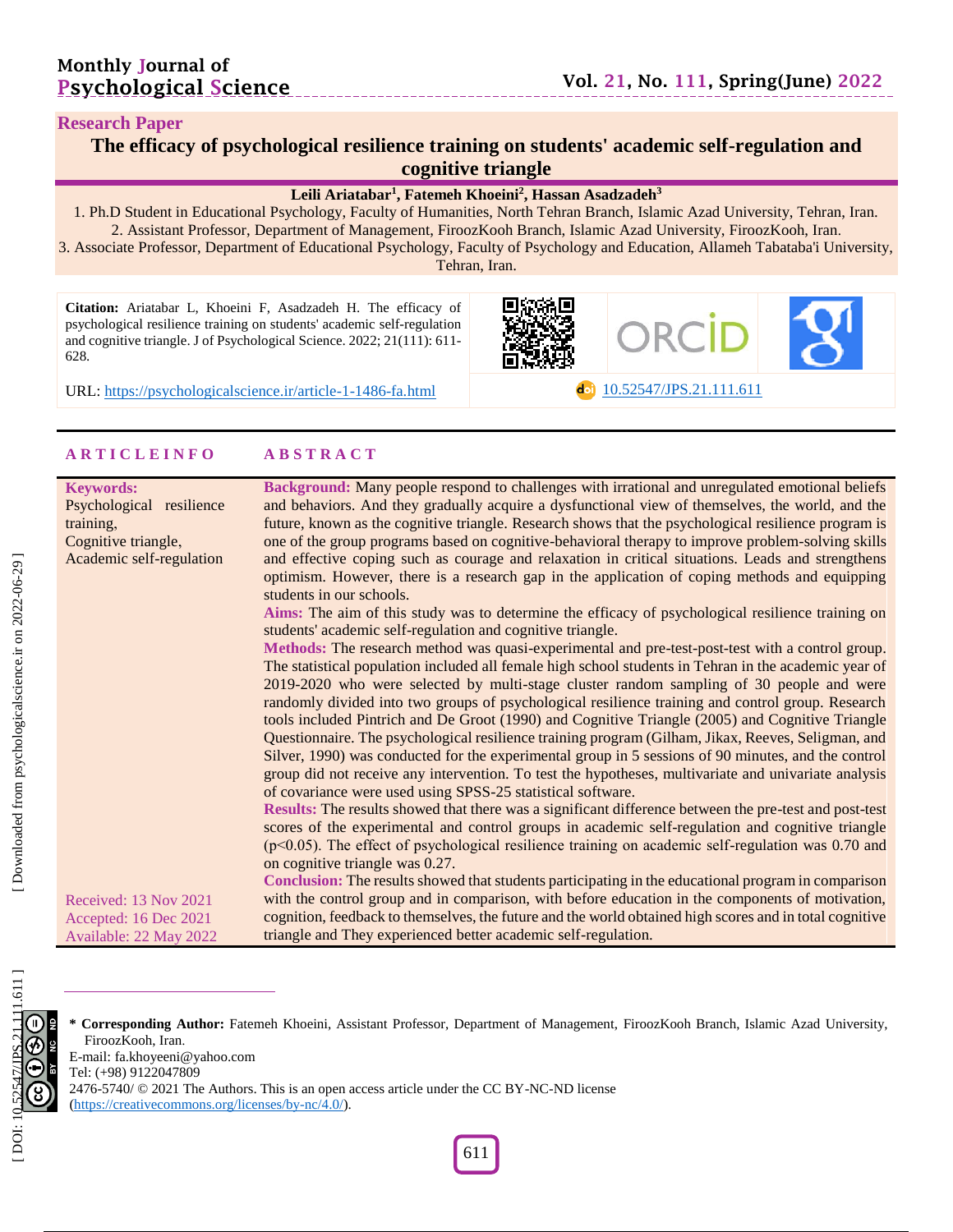# **Monthly Journal of Psychological Science**

# **Extended Abstract**

## **Introduction**

Today, students are one of the fundamental assets of today's societies and any attention to their quality of academic and psychological life is of particular importance. In the last two decades, researchers in educational psychology have paid more attention to the components of cognition and motivation. A large body of research indicates that effective regulation of learning is beneficial for achievement. Set against the research are findings showing that the promotion by teachers of strategies for the self -regulation of learning (SRL), and student use of these strategies, is less common than might be expected (Lawson et.al, 2021). Researchers such as Boekaerts et al. (2000) believe that schools should teach students self regulation because this ability can later be used to solve life problems, make good decisions, and learn how to learn for life. The importance of academic self-regulation is in planning strategies, monitoring and control strategies, regulatory strategies as well as resource management strategies (Arsal, 2010; Kadivar, 2012; Kajbaf et al., 2003). Students with academic self-regulation will be able to assess their behavioral effects and organize learning situations in a way that makes their behaviors and efforts more productive. Many of the ups and downs in people's lives are caused by the irrational and unrealistic beliefs they have about themselves and the world around them. In other words, people's psychological problems are the result of their misunderstanding (Ellis and Dryden, 1976). This dysfunctional view of oneself, the world and the future are known as the cognitive triangle (Keyvanlosharestanaki, 1396).

According to cognitive theory, there is a set of learned schemas and cognitions for interpreting life events in individuals that express their positive or negative views of themselves, the world and the future (Dozois and Beck, 2011). Mak and Wong (2011) examined the relationship between resilience and life satisfaction on depression in Hong Kong students, and found that resilience was significantly associated with positive self-esteem, the world, and the future. People with higher levels of resilience also reported positive feedback on life satisfaction. Because the

cognitive triangle increases anxiety, maladaptive behaviors, and decreases the quality of life of individuals, and this is associated with anxiety, depression, and some behavioral, cognitive, and emotional disorders in students; Therefore, in order to correct the intellectual system and irrational beliefs and prevent overt and covert behavioral, cognitive and emotional disorders of students, it is necessary to identify these beliefs and plan to eliminate psychological damage and disorders. By correcting the cognitive triangle, the type of belief and way of thinking of students towards themselves, the world and others will proceed in valuable, efficient and selffulfilling conditions (Shahi, 2013). Some new studies show that a positive approach in reducing moderate depression has been able to have better results compared to cognitive -behavioral therapy (Seidi Asl, 2017). One of these intervention strategies can be psychological resilience training, which is one of the topics of positive psychology. Psychological resilience program is one of the most common schemes in the field of depression prevention. This program is one of the group programs and interventions that can be implemented in schools, primary care centers, universities and other social environments. Galizty et.al (2021), determine the effect of student resilience and self-regulated learning on student academic achievement. The results showed that resilience and self-regulated learning had an effect on students' academic achievement. The psychological resilience training program has two main components, which include cognitive and social components. Cognitive sections are techniques that cognitive therapists use to treat depression. In the social part of the psychological resilience curriculum, in line with some existing theoretical models of depression, in order to significantly reduce negative emotional experiences among students, t he central role of social elements such as problem -solving skills and social skills is emphasized. According to what was mentioned, considering the importance and necessity of conducting research with the aim of equipping students psychologically for their abilities of self-regulation, stress management and anxiety and prevention of stress in academic life, which is one of the most important concerns and issues facing any

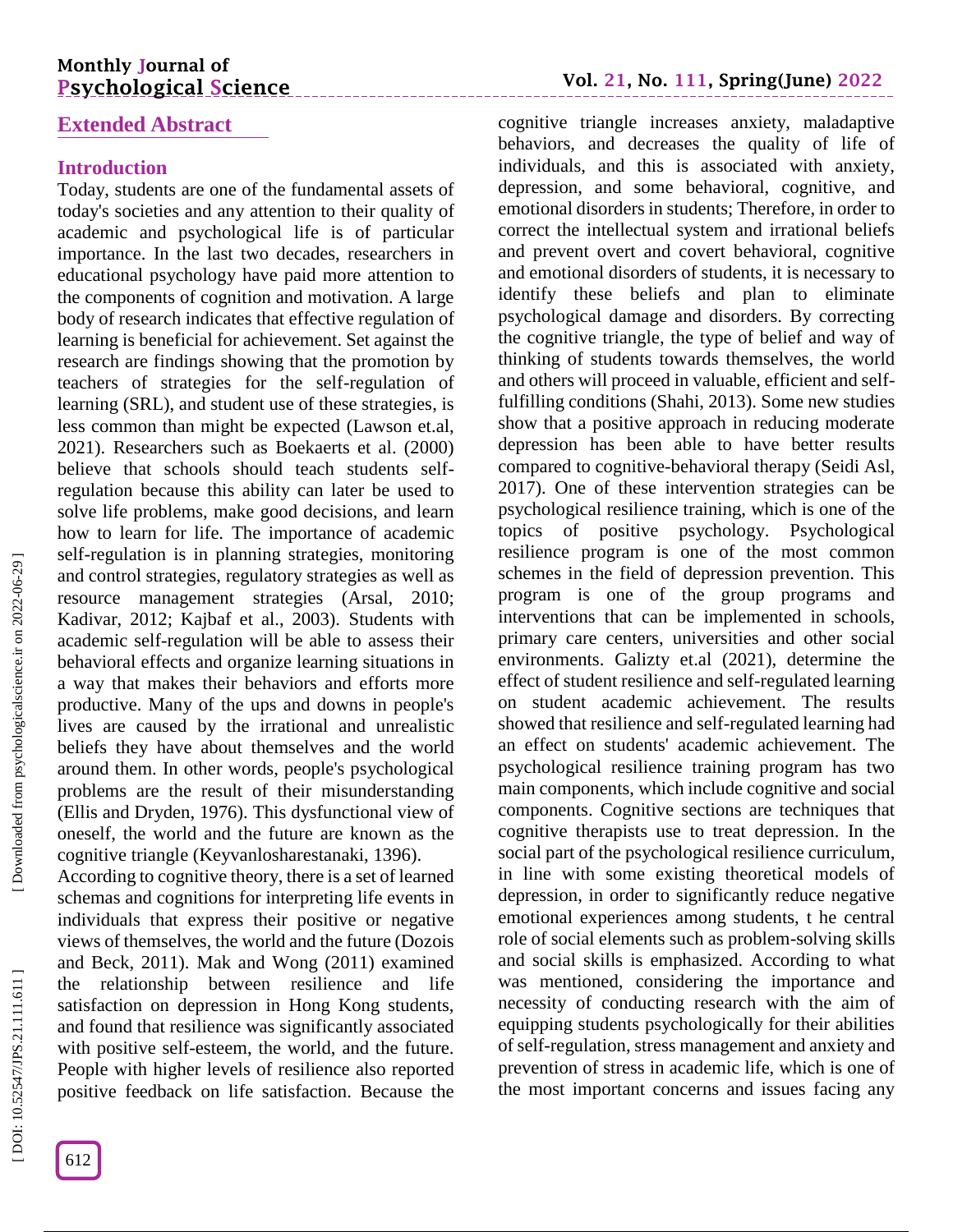# **Monthly Journal of Psychological Science**

system. Is educational, the effectiveness of this training program was tested experimentally. Therefore, the purpose of this scientific study was to investigate the efficacy of psychological resilience training on students' academic self -regulation and cognitive triangle.

### **Method**

This research was applied in terms of purpose. The research design was a quasi -experimental study of pre -test -post -test with a control group. The statistical population of this study included all female high school students studying in the 99 -98 academic year in Tehran. According to the information available in the statistical bachelor's degree of the mentioned office, the number of these students was 125 thousand people who were selected by multi -stage cluster random sampling method. The number of selected participants was about 94. After administering the Cognitive Triangle Questionnaire and the Self - Regulated Learning Strategies Questionnaire, 30 students who scored lower than the cut -off point were identified and selected as participants.

The research instruments were Pintrich and De Groot (1990) Questionnaire of Academic Self -Regulation Strategies, which was set up with 47 items in two sections: motivational beliefs and self-regulated learning strategies (cognitive and metacognitive strategies). And Cognitive Triangle (Greening et al., 2005), a 36 -item questionnaire consisting of three subscales to measure individual feedback about oneself, the world, and the future. The psychological resilience training program (Gilham, Jikax, Reeves, Seligman, and Silver, 1990) was conducted for the experimental group in 5 sessions of 90 minutes, and the control group did not receive any intervention. At the end, the two groups completed the mentioned questionnaires as a post -test. The data obtained from this design were analyzed using 25 -SPSS statistical software.

## **Results**

To investigate the assumptions of analysis of covariance, using Shapiro -Wilk test to evaluate the normality of data distribution  $(p>0.05)$ , regression slope homogeneity test  $(p>0.05, F = 0.182)$ , and

Levin test ( $p > 0.05$ ,  $F = 0.724$ ) was examined and the results showed that these assumptions were observed. The results of analysis of covariance can be seen in Table 1. Also, Mahalanobis distance was used to examine and detect Pert data and the results showed that there is no Pert data. To check the absence of alignment, tolerance statistics (0.56) and variance inflation factor (1.78) were calculated and to prove the linearity of the correlation variable and the independent variable, the F value of the scattering variable was calculated. Due to its significance  $(P \le 0.05)$ , this prerequisite has also been observed.

**Table 1. Results of multivariate analysis of covariance (MANCOVA) to evaluate the efficacy of psychological resilience training on academic self-regulation and cognitive triangle**

| <u>u annug on acauchne sen-regulation and eogmuve triangie</u> |       |     |     |      |      |      |  |  |  |
|----------------------------------------------------------------|-------|-----|-----|------|------|------|--|--|--|
| <b>Test</b>                                                    | value | dfe | dfh | FF   | SI2  | Eta  |  |  |  |
| Pillai's trace                                                 | 0.482 | 23  |     | 7.14 | 0.00 | 0.83 |  |  |  |
| Wilks's lambda                                                 | 0.517 | 23  | 3   | 7.14 | 0.00 | 0.83 |  |  |  |
| Hotelling's trace                                              | 0.932 | 23  | 3   | 7.14 | 0.00 | 0.83 |  |  |  |
| Roy's largest root                                             | 0.932 | 23  | 3   | 7.14 | 0.00 | 0.83 |  |  |  |

According to the results, as shown in Table 2, psychological resilience training has a statistically significant effect on developmental emotions and cognitive triangle. The value of F in the tests is equal to 7.14 and the significance level is 0.001, and considering that it is  $p<0.05$ , it can be concluded with 95% confidence that the psychological resilience training variable between the experimental group and the control in at least one of the two variables There is a significant difference between academic self regulation and cognitive triangle. The impact rate is 0.58. This means that 58% of changes and increases in students' post -test scores are influenced by psychological resilience training. Therefore, this hypothesis is confirmed. Teaching this program has increased the score of students' academic self regulation and cognitive triangle. Therefore, the main hypothesis proposed in this study, including psychological resilience training, is effective on students' academic self -regulation and cognitive triangle.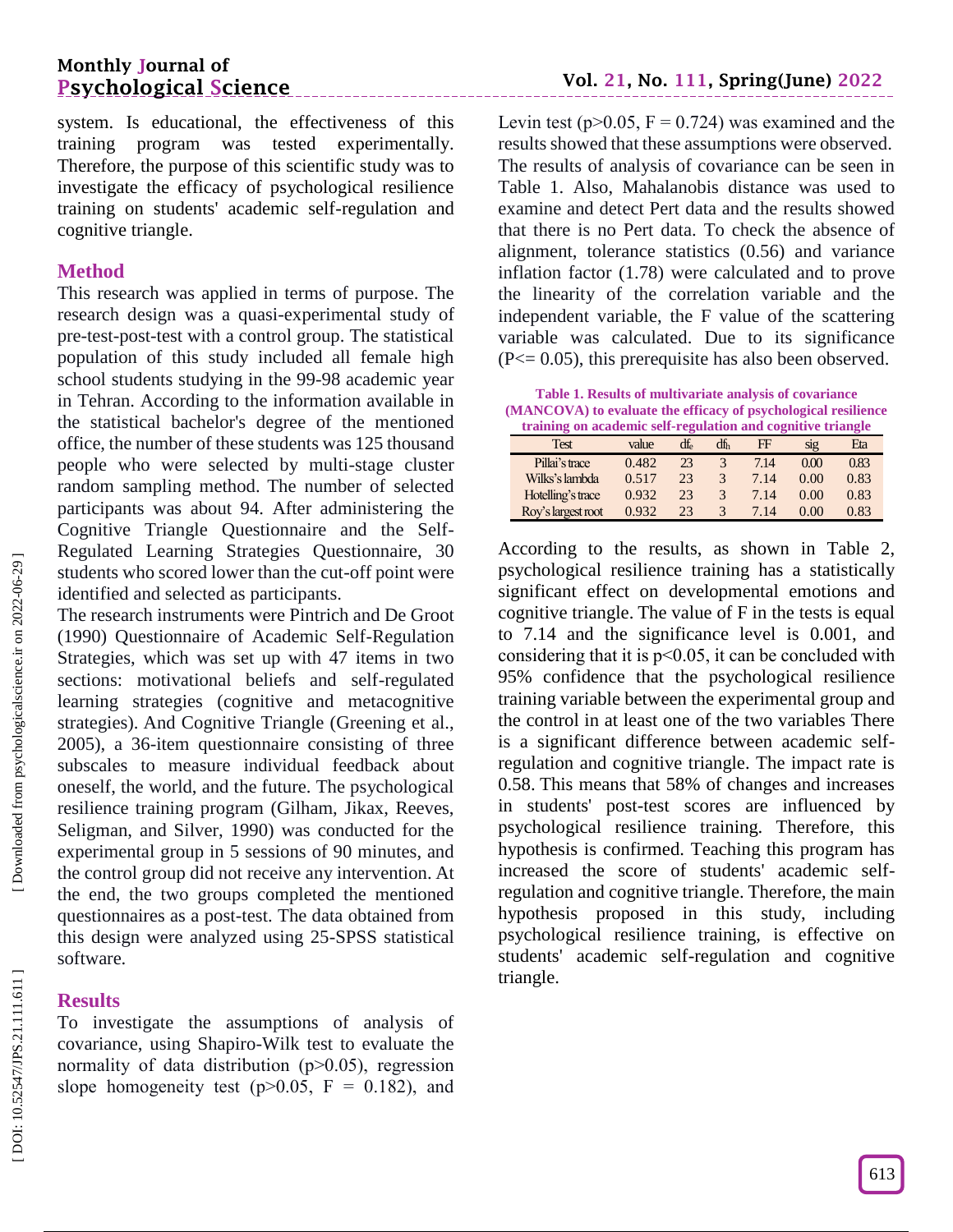| ого-изы социтог           |          |         |    |           |       |      |      |  |
|---------------------------|----------|---------|----|-----------|-------|------|------|--|
| variable                  | Source   | SS      | df | <b>MS</b> | F     | sig  | Eta  |  |
|                           | pre-test | 18.854  |    | 18.85     | 3.23  | 0.02 | 0.49 |  |
| Aacademic self-regulation | group    | 6405.49 |    | 6405.49   | 63.82 | 0.00 | 0.70 |  |
|                           | Enor     | 2709.81 | 27 | 100.36    |       |      |      |  |
|                           | pre-test | 1475.85 |    | 1475.85   | 14.32 | 0.00 | 0.34 |  |
| cognitive triangle        | group    | 5838.72 |    | 5838.72   | 56.66 | 0.00 | 0.67 |  |
|                           | Enor     | 2781.88 | 27 | 103.03    | -     | 0.02 | -    |  |

**Table 2. Results of univariate analysis of covariance in Mancova text on the mean post -test scores of experimental and control groups with pre -test control**

\_\_\_\_\_\_\_\_\_\_\_\_\_\_\_\_\_\_\_\_\_\_\_

According to the results obtained from Table 2 of the pre -test control, there is a significant difference between the experimental and control groups in academic self-regulation ( $p<0.05$  and  $F = 63.82$ ). Thus, this hypothesis is also confirmed. In other words, psychological resilience training has increased the post -test scores of academic self-regulations in the experimental group compared to the control group. The magnitude of this effect on students' academic self-regulation is 0.70. That is, 70% of the changes in post -test scores of academic self-regulations have been affected by resilience training. Also, the findings of the data in Table 2 showed that there was a significant difference between the experimental and control groups in terms of cognitive triangle variable  $(p<0.05$  and  $F = 56.66$ ) with the pretest control. Therefore, this hypothesis is also confirmed. In other words, psychological resilience training has increased the scores of post -tests of students' cognitive triangle in the experimental group compared to the control group. The effect of psychological resilience training on this variable is 67%.

## **Conclusion**

Findings indicated the efficacy of psychological resilience training on students' academic selfregulation. The results of this study are consistent with the results of the studies of Sawalhah and Al Zoubi (2020), Valenzuela, Codina,Castillo, and Pestana (2020), [Asikainen](https://www.tandfonline.com/author/Asikainen%2C+Henna) , [Hailikari,](https://www.tandfonline.com/author/Hailikari%2C+Telle) and [Mattsson](https://www.tandfonline.com/author/Mattsson%2C+Markus) (2018), Fernandez, Cecchini1, Méndez -Gimenez, David Mendez -Alonso, and Prieto (2017), Johnson Et al. (2017) are consistent. In explaining this hypothesis, it can be said that academic self regulation is one of the factors related to the source of

internal restraint and the components of commitment and restraint in resilience. Academic self-regulation skill is one of the categories that pays attention to the role of the individual in learning. The results also showed the effectiveness of psychological resilience training on students' cognitive triangle.

Numerous empirical evidences are consistent with the results of this research, including the results of Hassan Beigi (1397), Keyvanlosharestanaki (1396), Danesh and Mahdavi (1395), Mansi et al. (2019), Wong (2008), Timbermont and Braet (2006), Blackburn and Eunson (1989), Seligman (1990) are co -ordinated. In accordance with the findings of previous studies, it can be explained that the subjects in the experimental group who scored higher in the cognitive triangle questionnaire in the post -test stage than the subjects in the control group, due to the use of compromised documents and challenging belief. Pessimism has been addressed by looking at alternative interpretations and examining the evidence to support or disprove dysfunctional beliefs.

#### **Ethical Considerations**

**Compliance with ethical guidelines:** The authors extracted this article from the PhD dissertation of the first author, which approved under date, 26.06.2019 in the Faculty of Psychology of the Azad University, North Tehran Branch.

Also, licenses related to research in the statistical community have been issued by Tehran Education .

**Funding:** This study was conducted as a PhD thesis with no financial support .

**Authors' contribution:** The first author was the senior author, the second were the supervisors and the third was the advisors .

**Conflict of interest:** the authors declare no conflict of interest for this study .

**Acknowledgments:** We would like to thank the supervisors and consultants of this research as well as the management of Beit Al -Zahra School who helped in this research.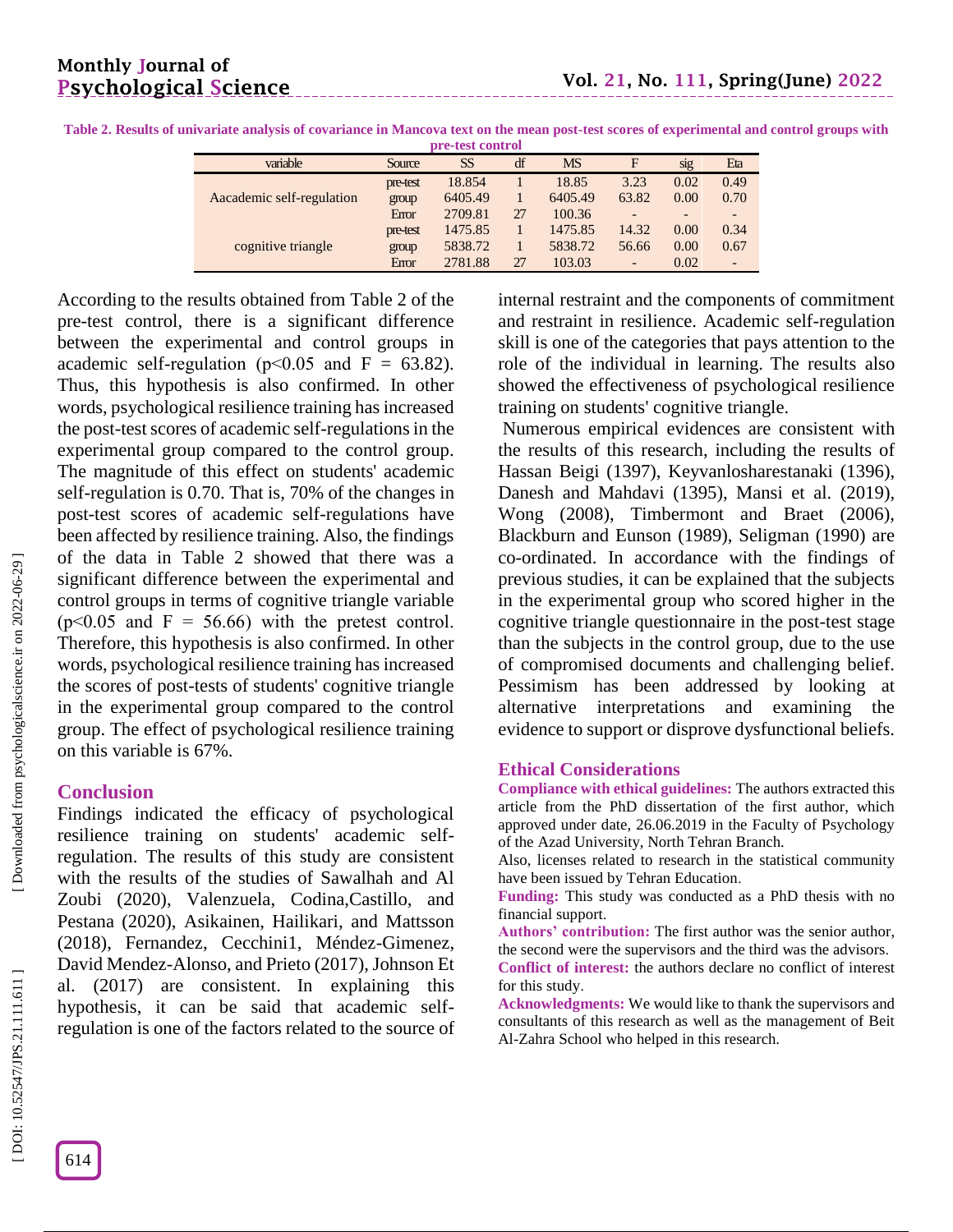**مقاله پژوهشی**

**اثربخشی آموزش تابآوری روانشناختی بر خودنظمجویی تحصیلی و مثلث شناختی دانشآموزان** 

# **لیلی آریاتبار ، فاطمه خوئینی <sup>1</sup> 2 \* ، حسن اسدزاده 3**

۱. دانشجوی د کتری روانشناسی تربیتی، دانشکده علومانسانی، واحد تهران شمال، دانشکاه آزاد اسلامی، تهران، ایران.

. استادیار، گروه مدیریت، واحد فیروزکوه، دانشگاه آزاد اسالمی، فیروزکوه، ایران. 2

۴. دانشیار، کروه روانشناسی تربیتی، دانشکدهٔ روانشناسی و علوم تربیتی، دانشکاه علامه طباطبائی، تهران، ایران.

|                           | چکیده                                                                                                                                  |
|---------------------------|----------------------------------------------------------------------------------------------------------------------------------------|
| كليدواژهها:               | زهینه: بسیاری از مردم به هنگام برخورد با چالشها و آشفتگیها با عقاید و رفتارهای غیرمنطقی و بدون نظمجویی هیجانی پاسخ میدهند و            |
| آموزش تابآورى روانشناختى، | به تدریج یک دیدگاه ناکارآمد در مورد خود، دنیا و آینده که به مثلث شناختی معروف است، کسب می کنند. تحقیقات نشان میدهد برنامه              |
| مثلث شناختي،              | تابآوری روانشناختی یکی از برنامههای گروهی بر مبنای درمان شناختی – رفتاری به بهبود توانشهای حل مسئله و کنار آمدن مؤثر مانند             |
| خود نظمجويي تحصيلي        | جرأت <code>ورزی</code> و تن $\vec$ رامی در شرایط بحرانی تقویت و خوش بینی منجر میشود. اما در زمینه کاربرد روش۵ای کنار آمدن و تجهیز دانش |
|                           | آموزان در مدارس ما شکاف تحقیقاتی وجود دارد.                                                                                            |
|                           | هدف: هدف پژوهش حاضرتعیین اثربخشی آموزش تابآوری روانشناختی بر خودنظم جویی تحصیلی و مثلث شناختی دانشآموزان بود.                          |
|                           | <b>روش:</b> روش تحقیق، نیمهآزمایشی و از نوع پیشآزمون – پسآزمون با گروه گواه بود. جامعه آماری شامل تمامی دانشآموزان دختر                |
|                           | متوسطه دوم شهر تهران در سال تحصیلی ۹۹–۹۸ بود که به روش نمونهگیری تصادفی خوشهای چند مرحلهای به تعداد ۳۰ نفر انتخاب و به                 |
|                           | صورت تصادفی در دو گروه آموزش تابآوری روانشناختی و گروه گواه قرار گرفتند. ابزارهای پژوهش شامل پرسشنامه راهبردهای خودنظم                 |
|                           | جویی تحصیلی پینتریچ و دیگروت (۱۹۹۰) و مثلث شناختی (گرینینگ و همکاران، ۲۰۰۵) بود. برنامه آموزشی تابآوری روانشناختی                      |
|                           | (گیلهام، جیکاکس، ریویچ، سلیگمن و سیلور،۱۹۹۰) برای گروه آزمایش در قالب ۵ جلسه ۹۰ دقیقهای اجرا شد وگروه گواه هیچ مداخله                  |
|                           | ای دریافت نکردند. جهت آزمون فرضیهها، آزمون تحلیل کوواریانس چند متغیری و تک متغیری با استفاده از نرم فزار آماری ۲۵ -SPSS                |
|                           | بكار گرفته شد.                                                                                                                         |
|                           | <b>یافتهها:</b> نتایج نشان داد تفاوت معناداری بین نمرات پیشآزمون و پسآزمون گروه آزمایشی و گواه در خودنظم $بویی تحصیلی و مثلث$          |
|                           | شناختی وجود داشت (۱٬۰۵٪ ). میزان تأثیر آموزش تابآوری روانشناختی بر خودنظمجویی تحصیلی ۰/۷۰ و بر مثلث شناختی ۰/۲۷ بود.                   |
| دريافت شده: ١۴٠٠/٠٨/٢٢    | <b>نتیجه گیری:</b> نتایج نشان داد که دانشآموزان شرکتکننده در برنامه آموزشی در مقایسه با گروه گواه و در مقایسه با قبل از آموزش در       |
| پذیرفته شده: ۱۴۰۰/۰۹/۲۵   | مؤلفههای انگیزشی، شناختی، بازخورد نسبت به خود، آینده و دنیا نمرات بالایی کسب کرده و در مجموع مثلث شناختی و خودنظمجویی                  |
| منتشر شده: ۱۴۰۱/۰۳/۰۱     | تحصیلی بهتری را تجربه کردند.                                                                                                           |

fa.khoyeeni@yahoo.com :رایانامه

تلفن: 80122800080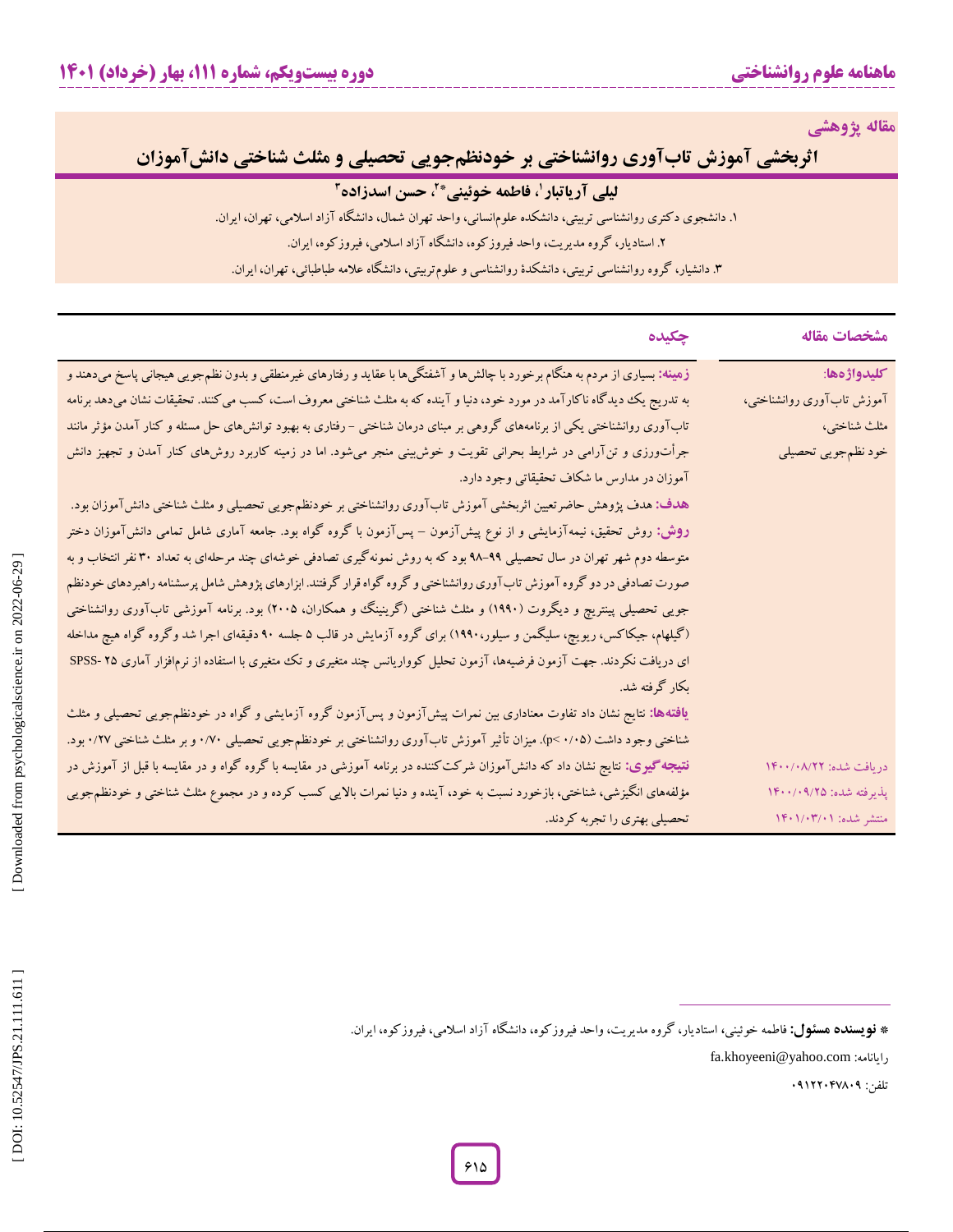**مقدمه**

ラン

، بهار)خرداد( 111

، شماره 21

ماهنامه علوم روانشناختی، دوره

در عصر حاضر دانشآموزان یکی از سرمایههای بنیادی جوامع امروزی محسوب میشوند و هرگونه توجه به کیفیت زندگی تحصیلی و روانشناختی آنها از اهمیت ویژهای برخوردار است. هدف اصلی نظام اموزشی، پرورش یاد کیرند کان مستقل است که خود بتوانند فعالیتهای یاد کیری را هدف کداری، برنامهریزی و به انجام برسانند ([شیرازی،](https://www.virascience.com/thesis/author/370334/) ۱۳۸۹). نظریههای معاصر یادکیری و اموزش بر اهمیت یادکیری دانش۱موزان تأکید میکنند که آنها چگونه به طور مؤثر یادگیری خود را تنظیم کنند. تعداد زیادی از تحقیقات نشان میدهد که تنظیم مؤثر یادگیری برای پیشرفت مفید است. در مقابل این تحقیقات، یافتههایی وجود دارد که نشان میدهد ترویج راهبردهای خود نظم جویی تحصیلی توسط معلمان و استفاده دانشآموزان از این اهبردها، کمتر از آنچه انتظار میرود، رایج است (لاوسون و همکاران، ۲۰۲۱).

برای محققان تعلیم و تربیت مهم این است که چرا بعضی از دانش!موزان مشتاقانه به تکالیف آموزشگاهی روی میآورند و در انجام تکالیف محوله از خود سخت کوشی نشان میدهند، حال آن که تلاش برخی تنها برای اجتناب از شکست است (زرار امینی، ۱۳۸۷). در دو دهه اخیر پژوهشگران روانشناسی تربیتی به مؤلفههای شناخت و انگیزش توجه بیشتری گردهاند. شناخت در بر گیرنده پاره ای از تواناییها و فر آیندهای دهنی از قبیل دانش، در ک کردن، تشخیص دادن و تفکر است و عوامل انگیزشی از جمله عواملی هستند که با هیجان، بازخورد و ارزش کداری ارتباط دارد (طباطبایی و قادری، ۱۳۹۷). براساس نظریههای جدید مانند یاد گیری خود تنظیمی، مؤلفههای شناخت و انگیزش به صورت یک مجموعه در هم تنییده و مربوط به هم در نظر کرفته میشود. روانشناسان و متخصصان تعلیم و تربیت برای انتخاب متغیرهای انگیزشی از یک مدل انگیزشی به نام ارزش انتظار استفاده کرده اند که به آن باورهای انگیزشی گفته میشود - (بو کارتز، پنتریچ و زایندر، ۲۰۰۰). چارچوب این نظریه بر این اساس استوار است که دانشآموزان چگونه از نظر فراشناختی، انگیزشی و رفتاری، یاد گیری خود را سامان میبخشند (بو کارتز و همکاران، ۲۰۰۰). طبق نظر والترز، پینتریج و کارابنیک (۲۰۰۳) مؤلفه انتظار به باورهای دانش۱موزان

در مورد اینکه آنها چگونه تکالیفشان را انجام میدهند، اشاره دارد و مؤلفه ارزش به دلایل مشغولیت دانشآموزان در یک تکلیف یادگیری<br>متمرکز شده است. مؤلفههای انتظار به دو بخش باورهای یادگیری و<br>خودکارآمدی تقسیم میشود و مؤلفههای ارزشگذاری برحسب این که یادگیری متوجه اهداف درونی، بیرونی یا تکلیف باشد، به ارزشگذاری درونی نسبت به هدف، ارزش کداری بیرونی نسبت به هدف و یا ارزش گذاری نسبت به تکلیف تقسیم میشود. جزء دیگری در این مدل وجود دارد به نام عاطفه که بیانگر واکنشهای هیجانی دانشآموزان نسبت به تکلیف است (والترز و همکاران، ۲۰۰۳). محققانی مانند بوکارتز و همکاران (۲۰۰۰) معتقدند مدارس باید خودنظمجویی را به دانش آموزان بیاموزند زیرا این توانش، بعدها میتواند برای حل مسائل زندگی، تصمیم کیریهای مناسب و یادکیری چگونه یادگرفتن مادامالعمر به کار آید. اهمیت خودنظمجویی تحصیلی در راهبردهای برنامهریزی 1 ، راهبردهای نظارت و مهار کردن ٌ، راهبردهای نظمدهی ؓ و همچنین راهبردهای مدیریت یزی منابع است که یادگیرندگان آنها را اغلب برای سازماندهی و برنامهر در زمان، نحوه تالش، انتخاب مکان مطالعه و طلب کمک از دیگران مانند معلمان، دوستان، منابع و غیره بکار می گیرند (ارسال،۲۰۱۰؛ گدیور، 1301؛ کجباف و همکاران، 1302(. دانشآموزان دارای خودنظمجویی تحصیلی قادر خواهند بود اثرات رفتاری خویش را ارزیابی کرده و موقعیت های یادگیری را طوری سازماندهی نمایند که رفتارها و تالشهایشان بازدهی بیشتری داشته باشد. این دانشآموزان نه تنها مطالب درسی را به خوبی خواهند فهمید؛ بلکه در امور تحصیلی، خود انگیخته و مسئولیت پذیر، فعال و عالقمند شده و میتوانند از نظر آموزشی پیشرفت قابل توجهی داشته باشند. دانشآموزان با خود نظمی پایین معموال به دلیل نیروهای بیرونی مانند والدین، معلمان و تقاضای جامعه در حال تحصیل هستند، اما افراد با خود تنظیمی باال خودشان تصمیم میگیرندکه یاد بگیرند، زیرا این امر را برای خود مهم میدانند و مطالعه برای آنها لدتبخش است (دامینوس و توکنیا، ۲۰۱۸). افرادی که نمی توانند بر هیجانات و توانش های 3 خودتنظیمگری تسلط داشته باشند، درگیر آشفتگیها روانی هستند که از

<sup>3</sup>. Regulation strategies

<sup>1</sup>. Planning strategies

 $\overline{\phantom{a}}$ 

<sup>&</sup>lt;sup>2</sup>. Monitoring and control strategies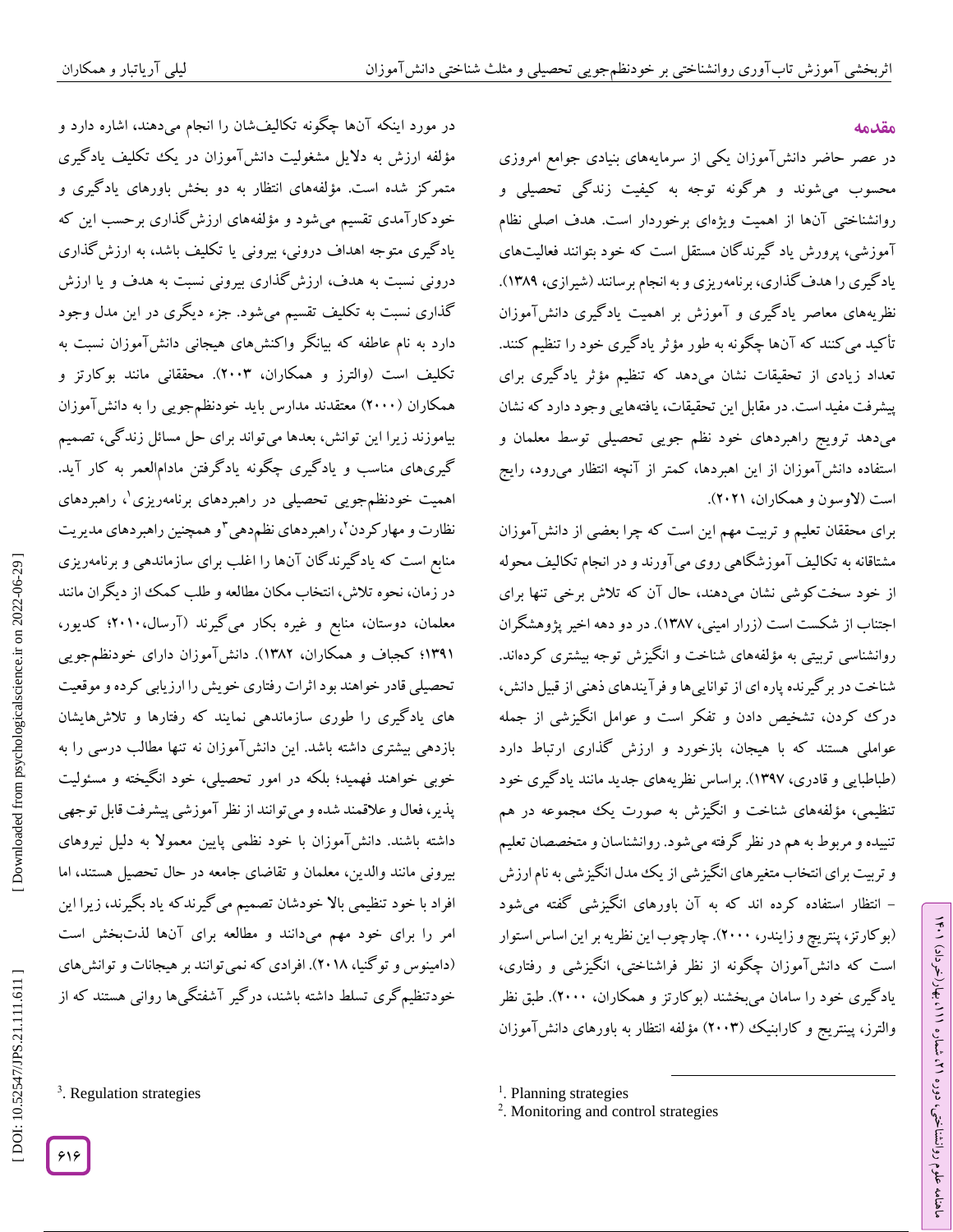توانایی آنان برای کار متمرکز و تفکر روشن می کاهد (سلیمانی حمیدی نژاد، 1302(.

بسیاری از ناراحتی۱ها و ۱شفتگیها در زندگی افراد ناشی از عقاید غیر منطقی و غیر واقعی است که آنان در مورد خود و جهان پیرامون خود دارند. به عبارتی مشکلات روانی افراد نتیجه شناخت نادرست آنهاست (الیس و درایدن، ۱۹۷۶). این دید کاه نا کار آمد در مورد خود، دنیا و آینده به عنوان مثلث شناختی ' معروف است (کیوانلوشهرستانکی، ۱۳۹۶). براساس نظریه شناختی، مجموعهای از طرحوارههای آموخته شده و شناختها برای تفسیر رویدادهای زندگی در افراد وجود داردکه بیانگر دیدگاه مثبت یا منفی آنها نسبت به خود، دنیا وآینده است (دوزویس و بک، ۲۰۱۱). طرحواره های منفی نهفته، از طریق رویدادهای محیطی به ویژه رویدادهای پرتنش زندگی فعال شده و متعاقبا منجر به افسردگی میشوند. زمانی که طرحواره ای فعال شد، تجارب جدید با توجه به این طرحواره، واقعیت را به شیوه منفی تحریف می کند ( کرینگ، استوپلبین، دوشه و مارتین، ۲۰۰۵؛ کسلو، استار ک، پرینتز، لیوینگستون و تسای، ۱۹۹۲). تحریف شناختی عمدتاً ناشی از گرایش افراد به مواردی مثل الف. تعمیم افراطی جنبههای منفی رویدادها، ب. نسبت دادن پیامد ها به شیوه منفی به خود، ج. مطلق انگاری باورها است (فری،۱۳۸۲). آندرسون و رسکیدمور (۱۹۹۵) بر این باورند که حس درماندگی طوالنی مدت احتماال به حالت یاس منجر میشود که دید منفی نسبت به آینده را شکل میدهد و بارزترین اثر مثلث شناختی به صورت افسرد کی نمایان میشود (حسن،یگی، ۱۳۹۷). بک معتقد است نشانگان عمیق (عاطفی، رفتاری، انگیزشی، بدنی) در اختلال افسردگی، پیامد مستقیم مثلث شناختی منفی هستند. اختالل افسردگی نوجوانی ازرایج ترین نوع آسیبشناسی روانی است که به علت ارتباط آن با مشکالت هیجانی در دوران بزرگسالی شرایط سختی را ایجاد میکند )ارشادی منش،۱۴۰۰). بسیاری از مطالعات، نابهنجاری شناختی را در افراد افسرده<br>گزارش دادهاند. افکار خودآیند منفی، سبک اسنادی خود تحقیر کننده و تفکرات درماندگی همگی با افسردگی فعلی افراد ارتباط دارند. در تأیید نظریه بک، افراد افسرده، بازخوردهای ناکارآمدی در مقایسه با افراد غیر افسرده دارند. بر اساس این دیدگاه، افراد افسرده خودشان را بیارزش، ناتوان و ناخوشایند توصیف می کنند، در حالی که افکار منفی نسبت به دنیا

 $\overline{\phantom{a}}$ 

است که موقعیت را به صورت دست نیافتنی ادراک و ازاینرو مانع از دستیابی بهاهداف شان میشود. بههمین دلیل دچارافکار خودکشیگرایانه می شوند (سیدی اصل، ۱۳۹۶). از آنجا که مثلث شناختی موجب افزایش نگرانی، رفتارهای غیر انطباقی وکاهش کیفیت زندگی افراد میشود و این له با اضطراب، افسردگی و برخی از اختالالت رفتاری، شناختی و مسأ عاطفی دانشآموزان همراه است؛ بنابراین به منظور اصالح نظام فکری و باورهای غیرمنطقی و پیشگیری از اختالالت آشکار و نهان رفتاری، شناختی و عاطفی دانشآموزان ضروریست، این باورها شناسایی و در رفع آسیبها و اختالالت روانشناختی برنامهریزیکرد. با اصالح مثلث شناختی، نوع باور و طرز تفکر دانشآموزان نسبت به خود، دنیا و دیگران در شرایط ارزشمند، کارآمد و خود شکوفا پیش خواهد رفت )شاهی، 1302(. اگر چه مطالعات بسیاری از اثربخشی درمان شناختی – رفتاری بر افسرد کی حکایت دارند (برای مثال وانگ، ۲۰۰۸؛ رحمانیان، میرزائیان و حسنزاده، ۱۳۹۰)، اما برخی پژوهشهای جدید نشان میدهند که رویکرد مثبتگرا در کاهش افسرد کی متوسط توانسته در مقایسه با درمانگری شناختی – رفتاری نتایج بهتری به همراه داشته باشد (سیدیاصل، ۱۳۹۶).

یکی ازاین راهکارهای مداخلهای میتواند آموزش تابآوری روانشناختی باشد که از موضوعات روانشناسی مثبتنگر است. صاحبنظران تاب اوری را «یک فرایند توانایی یا پیامد سازش یافتکی موفقیت آمیز علیرغم شرایط تهدیدکننده» میدانند که نقش مهمی در کنار آمدن با تنیدگیها و تهدیدهای زند کی و آثار نامطلوب آن دارد (پی و ولا، ۲۰۱۸). تاب اوری نشان دهنده توانایی یک اکوسیستم برای بازیابی یا جلو کیری از آسیب در هنگام ایجاد اختلال است (فوربس و فیکرت اوغلو، ۲۰۱۸). تاب اوری عالوه بر اینکه به عنوان یک ویژگی شخصی در نظر گرفته میشود، به عنوان یک فر ا یند و همچنین یک نتیجه نیز مفهومسازی میشود ( ا یند، تونر و پریب، ۲۰۱۹). تاب اوری بیانگر توانایی مقابله اثربخش با یک موقعیت دشوار است و بر حفظ وضعیت سلامت فرد در مواجهه با سختیها،<br>دشواری ها و نیز تلخ کامیها دلالت دارد (نگ، چاهین، لنتینگ و هوارد،  $(7.19)$ 

برنامه تابآوری روانشناختی یکی از رایجترین طرحها در زمینه پیشگیری از بروز افسردگی است. این برنامه از زمره برنامهها و مداخلات گروهی

<sup>&</sup>lt;sup>1</sup>. Cognitive triangle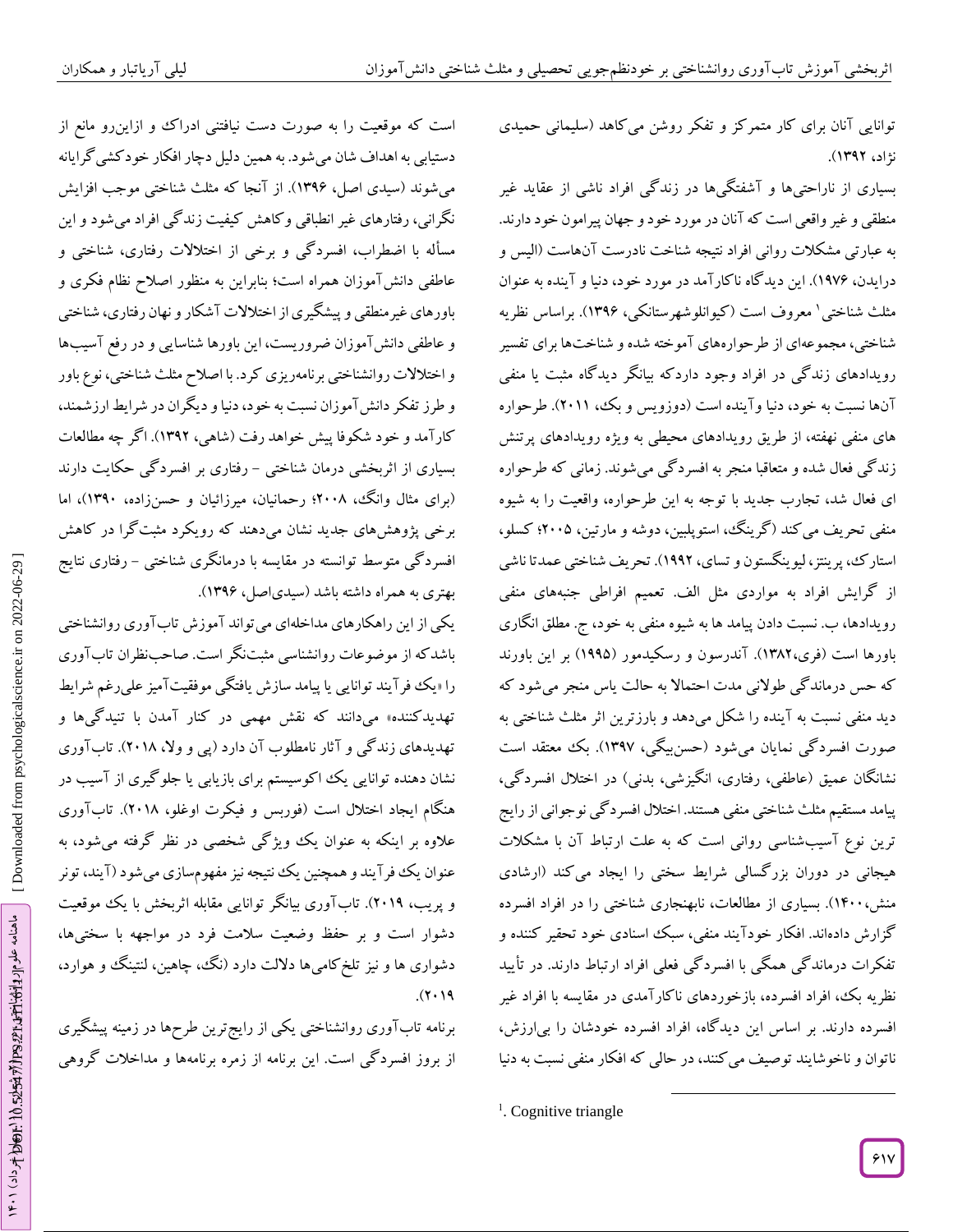است که می توان در مدارس، مراکز مراقبتهای اولیه، دانشگاهها و سایر محیطهای اجتماعی آن را به مرحله اجرا گذاشت. این برنامه بر مبنای درمان شناختی – رفتاری افسرد کی طراحی شده. در درمان شناختی – رفتاری افسردگی با استفاده از طیف متنوعی از شیوهها بهتقویت خوشبینی پرداخته میشود. یکی از شیوههای عمده در این نوع درمان آموزش نحوه به کشاکش گرفتن باورهای مبتنی بر بدبینی از طریق توجه به تفسیرهای جایگزین و بررسی شواهد موجود در تایید یا رد این تفاسیر است. این نوع درمان شناختی – رفتاری معمولاً شامل آموزش طیف متنوعی از توانشها است که حل مسئله و کنار امدن مؤثر را تقویت می $نمایند و از آن جمله$ 

می توان به جراتورزی و تن ارامی اشاره کرد (طولابی، ۱۳۹۶). دیدگاه مفهومی نظریه آبرامسون، سلیگمن و تیزدل در 1000 در مورد خوش بینی با تا کید بر مفهوم سبک\$های تبیینی، منطق نظری زیر بنایی برنامه آموزشی تاب اوری را شامل میشود (پیترسون و استین، ۲۰۰۹). طبق این الگوی مفهومی، در مواجهه با رویدادهای ناگوار، تمایل فرد به استفاده از علل بیرونی، ناپایدار و خاص، مبین سبک تبینی خوشبینانه و گرایش فرد به استفاده از علل درونی، پایدار و کلی، نشانه الکوی اسنادی بدبینانه است. مرور یافتههای پژوهشی بیانگر آنست که استفاده افراد از الگوی اسنادی غیرانطباقی و ناسازگارانه با گستره وسیعی از بدکارکردهای انگیزشی،<br>هیجانی و جسمانی در آنها رابطه دارد (سیفرت ۲۰۱۰؛ پیترسون و استین، 2880(. همچنین یافتههای پژوهشی بیانگر آنست که تابآوری روانشناختی نقش میانجی بسیار مهمی در جلوگیری از بروز بسیاری اختالالت روانشناختی دارد. تابآوری روانشناختی به واسطه کاهش هیجانهای منفی و افزایش سلامت روانی، رضایت از زند کی را در بر دارد و به عنوان منبعی برای تسهیل غلبه بر مشکلات، رویدادهای ناگوار، مقاومت در برابر تنیدگی<br>و از بین بردن آثار روانی آنها تعریف شده است (مای لنت و همکاران، ۲۰۰۲؛ لی کرانفورد، ۲۰۰۸ به نقل از حسن بیگی، ۱۳۹۷). پژوهش مانسی، ریچل، ترزا و متیو (۲۰۱۹)، جهت تکرار و کسترش مطالعات پیشین با عنوان رابطه مثلث شناختی، امید و بازخورد با واسطهگری عزتنفس صورت گرفت. شرکتکنندگان 100 نفر آمریکایی بودندکه به صورت آنالین به پرسشنامهها پاسخ دادند و نتایج تحلیل دادهها نشانگر رابطه معنادار آماری بین مثلث شناختی، تابآوری و بهزیستی بود. این پژوهش نقش مداخالت کید آموزشی در زمینه مثلث شناختی و کاهش اختالالت روانی را مورد تأ

قرار داد. جانسون و همکاران نیز با مطالعه ۴۶ آزمودنی به این نتیجه رسیدند<br>که با آموزش تابآوری تحصیلی میتوان به بهزیستی تحصیلی دانش-آموزان کمک نمود و تنیدگیهای ناشی از شکست تحصیلی را در آنان مهار کرد (جانسون، پاناجیوتیک، باس، رمزیا و هریسون، ۲۰۱۷). برنامه آموزش تابآوری روانشناختی دو مؤلفه اصلی دارد که شامل مؤلفه شناختی و اجتماعی است. این آموزش، یک برنامه درمانگری پیشگیرانه است که بر اساس مدل شناختی – رفتاری، توسط گیلهام، جیکاکس، ریویچ، سلیگمن و سیلور در سال 1008 در دانشگاه پنسیلوانیا طراحی شده است که بر الگوهای شناختی ناسازگار و سوگیریهای مربوط به پردازش اطالعات متمرکز میشود که با افسردگی و اضطراب رابطه معناداری دارند (کیلهام و ریویچ، ۲۰۰۹؛ به نقل از طولابی، ۱۳۹۶). بخش شناختی، تکنیک هایی هستند که درمانگران شناختگرا به منظور درمان افسردگی افراد مورد استفاده قرار میدهند. در بخش شناختی در زمینه خوشبینی چهار توانش<br>اصلی به افراد آموزش داده میشود: الف. تکنیک شکار افکار خودآیند، ب. توانش خوش.بینی و ارزیابی افکار خودآیند، ج. یافتن تبیینهای جایگزین در رویارویی با رخدادهای ناخوشایند در پیشبینی الگوی تجارب هیجانی و رفتاری، د. اجتناب از فاجعهانکاری. در بخش اجتماعی برنامه آموزشی تابآوری روانشناختی همسو با برخی الگوهای نظری موجود درباره افسردگی به منظور کاهش چشمگیر تجارب هیجانی منفی در بین دانشآموزان، به نقش محوری عناصر اجتماعی مانند توانشهای حل مساله و توانش های اجتماعی تا کید میشود. هدف از تصحیح سبک های تفکر در برنامه آموزش تابآوری روانشناختی، پیشگیری از ظهور عالئم مربوط به پرخاشگری، اضطراب و ناامیدی در موقعیت تحصیلی می باشد. تغییر این الگوی ناسازگارانه میتواند به تربیت دانشآموزان سالمتر بینجامد (مارتین، پابورس، کینس و مالبر ک، ۲۰۱۶).

یاراحمدی و همکاران )1300( در پژوهشی اثربخشی برنامه آموزشی مبتنی بر تابآوری در تعللورزی تحصیلی و عملکرد تحصیلی دانشآموزان را بررسی کردند و نشان دادند، برنامه آموزشی مبتنی بر تابآوری تحصیلی در تعللeرزی تحصیلی و عملکرد تحصیلی دانشآموزان اثربخش بوده<br>است. همچنین گالیزتی و همکاران (۲۰۲۱)، به بررسی تأثیر تابآوری و یادگیری خودتنظیمی بر پیشرفت تحصیلی دانشآموزان پرداختند و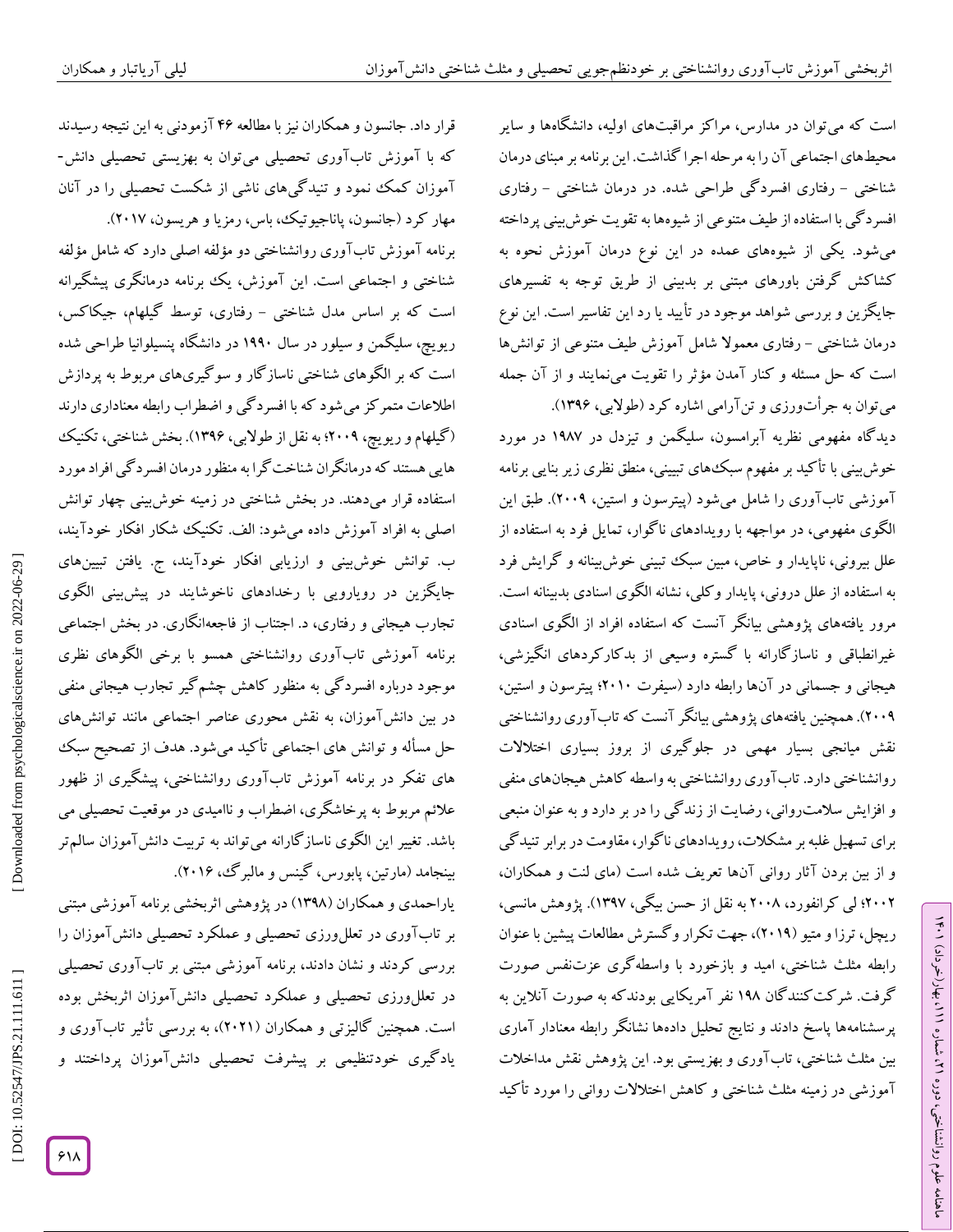دریافتند آموزش تاب آوری و یاد کیری خودتنظیمی بر پیشرفت تحصیلی دانشآموزان تأثیرمعناداری دارد.

برنامه تاب اوری روانشناختی با آموزش سبکههای جرأتمندانه به جای شیوه های مبتنی بر پرخاشگری یا سبکهای منفعالنه در صدد است، طیف گستردهای از انواع توانشهای رفتاری که در این برنامه گنجانده شده را از راه ترغیب و از طریق اقدام به یک مجموعه مراحل عینی ملموس برای اتخاذ تصمیمات و آموزش حل مساله و مدیریت مؤثر تنیدگی از طریق کاربرد این توانشها به نحو مطلوبی به دانشآموزان آموزش دهد تا در رویارویی با کشاکشهای روزمره، تابآوری خود را حفظ نمایند. در فرآیند آموزش راهبرد های تابآوری روانشناختی عالوه بر تغییر در تفکر و سبک تبیینی، از طریق آموزش حل مسأله طیف متنوعی از انواع توانش های رفتاری که موجب بهسازی کیفیت تجارب آموزشی دانشآموزان می شود، مانند مدیریت خود در شرایط فشارزای تحصیلی، مدیریت نگرانی ها، کسب حس هدفمند و رفتار کارآمد، پرورش توانمندیهای ذهنی، استقالل در یادگیری در قالب خودنظمجویی و تنظیم رفتارهای تحصیلی، زمینه افزایش توانشهای دانشآموز در راستای هدفگذاری و خودنظم جویی را ترغیب می کند. این برنامه به دانش آموزان این امکان را میدهد که با برنامهریزی، سازماندهی و خودبازبینی به شیوههای تکلیف مدارانه به انجام تکالیف درسی و فعالیتهای روزمره بپردازند. دانشآموزان به کمک راهبردهای تابآورانه میتوانند شکستهای متعدد خود را دوباره مورد بررسی و بازبینی قرار دهند و در نهایت یادگیری فعال در دانشآموزان بهبود مییابد. این دانشآموزان به واسطه خودنظمجویی میتوانند از مفید بودن راهبردهای خاص برای حل مسأله و یاد گیری مؤثر آگاهی داشته اعتمادی و شهامتی، 1300(. باشند )

به طور کلی، تحلیل نظامهند تاب اوری به مثابه یک سازه روانشناختی چند بعدی، یک پپدیده پژوهشی جدید در قلمروهای پژوهشی گوناگون مانند موقعیتهای تحصیلی میباشد )شکری و پورشهریار، 2810(.

با وجود کثرت منابع اطالعاتی قابل اطمینان درباره نقش تعیینکننده تاب آوری، ضرورت آشنایی دانشآموزان با منابع مقابلهای مؤثرباهدف تجهیز آنها به استفاده از شیوههای مواجهه کارآمد با تجارب فشارزا از مهمترین اولویتهای پژوهشی برای پژوهشگران عالقمند به قلمروی روانشناسی می باشد. بنابر آنچه ذکر شد، با توجه به اهمیت و ضرورت انجام پژوهشهایی

با هدف تقویت توانش%ای روانشناختی دانشآموزان و پیشگیری از<br>تنیدگی در زندگی تحصیلی آنان که از مهمترین دغدغهها و مسائل پیش-روی هر نظام آموزشی میباشد، اثربخشی این برنامه آموزشی بطور تجربی مورد آزمون قرارگرفت. بنابراین هدف از این پژوهش علمی بررسی<br>اثربخشی آموزش تابآوری روانشناختی بر خودنظمجویی تحصیلی و مثلث شناختی دانشآموزان بود.

# **روش**

الف) طرح پژوهش و شرکت *گ*نندگان: این پژوهش از نظر هدف کاربردی بود. طرح تحقیق نیز مطالعه شبهآزمایشی و از نوع پیشآزمون – پس آزمون با گروه گواه بود. جامعه آماری این پژوهش شامل تمامی دانش 00 در آموزان دختر متوسطه دوم، شاغل به تحصیل در سال تحصیلی -00 شهر تهران بود. برابر اطلاعات موجود در کارشناسی آمار و بودجه اداره مذکور تعداد این دانشآموزان ۱۲۵ هزار نفر بودند که به روش نمونهگیری<br>تصادفی خوشهای چند مرحله ای انتخاب شدند. در این روش افراد جامعه به طور تصادفی در سه مرحله با استفاده از واحدهای نمونهگیری مختلف (شامل مناطق آموزش و پرورش، واحد آموزشی و کلاس درس) انتخاب شدند. تعداد شرکتکنندگان منتخب حدود 00 نفر بودندکه بعد از اجرای پرسشنامههای مثلث شناختی و پرسشنامه راهبردهای یاد کیری خودتنظیمی، ۳۰ نفر از دانشآموزان که نمره پایینتر از نقطه برش کسب کرده بودند<br>(برای هر دو پرسشنامه شرکتکنندگانی که نمرات آنها در حد متوسط و پایین بود، انتخاب شدند که برای پرسشنامه مثلث شناختی نمرات کمتر از پرسشنامه راهبردهای یادگیری خودتنظیمی نمرات کمتر از 165 به 38 و عنوان نقطه برش در نظر کرفته شد)، مشخص و به عنوان شرکت کننده انتخاب شدند. ملاک ورود به پژوهش داشتن رضایت ا کاهانه و اشتغال به<br>تحصیل در مقطع متوسطه دوم بود.

در مطالعة حاضر که مشتمل بر دو گروه آزمایش و گواه بود، بر اساس منطق کوهن (سرمد، بازرگان و حجازی، ۱۳۹۶) با فرض آنکه ۰/۰۵ =c است، برای دستیابی به توان آزمون آماری برابر با۹۰٪، برای دو کروه آزمایش و گواه، نمونهای برابر با ۳۰ نفر انتخاب شدند. سپس ۱۵ نفر به صورت تصادفی در کروه آموزش تاب اوری روانشناختی و ۱۵ نفر دیگر به عنوان گروه گواه برگزیده شدند. مالک خروج شرکتکنندگان از پژوهش،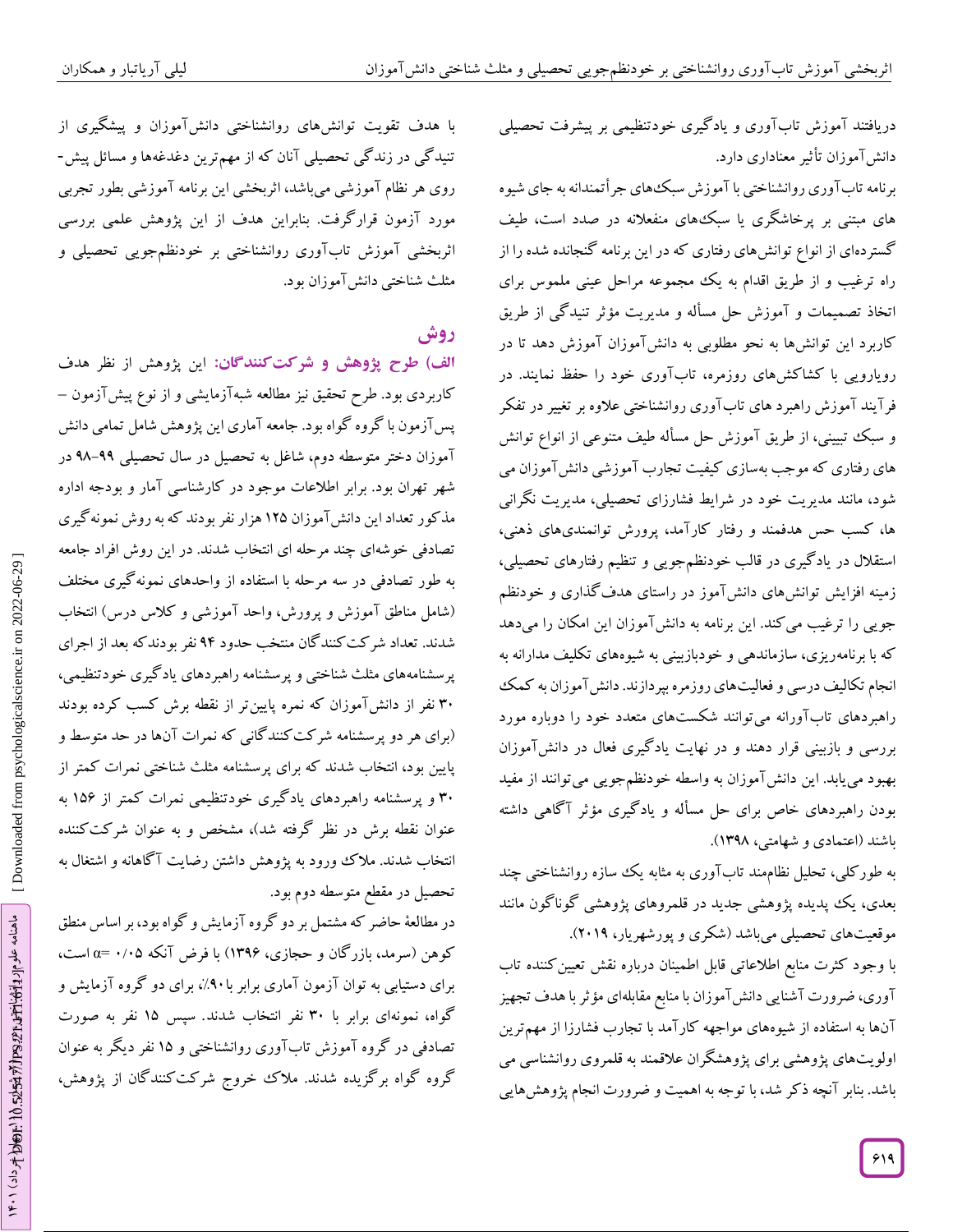داشتن مواردی مانند سابقه بیماری روانی، بیماری جسمانی، غیبت در جلسات و عدم علاقه به حضور در برنامه آموزشی بود که با مصاحبه با شر کت کنند کان و بررسی پرونده سلامت آنها مشخص شد. گروه آزمایش تحت آموزش تاب آوری روانشناختی که بر اساس مدل شناختی – رفتاری کیلهام و همکاران در دانشگاه پنسیلوانیا طراحی شده است، به مدت ۵ جلسه 08 دقیقهای به صورت گروهی تحت آموزش قرارگرفتند، اما گروه گواه در لیست انتظار بودند و هر دو کروه در زمان یکسان به پیش آزمون و پس آزمون پاسخ دادند. جهت رعایت اخالق پژوهشی به همه شرکتکنندگان اطالع داده شدکه این اطالعات به منظور اهداف پژوهشی گردآوری می شود و اطلاعات پاسخدهند کان محرمانه خواهد بود. همچنین خاطرنشان شد که در صورت تمایل میتوانند از نتایج پژوهش آگاه شوند. درضمن به<br>گروه گواه اعلام شد که پس از پایان برنامه آموزشی گروه آزمایش، در صورت تمایل آنها هم از آموزش مذکور بهرهمند میشوند. در پایان اموزش، پس ازمون از هر دو گروه به عمل آمد. به منظور تجزیه و تحلیل دادهها ابتدا با استفاده از روشهای آمار توصیفی مانند محاسبه فراوانی، میانکین و انحراف معیار، دادهها توصیف کردید. سپس از تحلیل کواریانس جهت آزمون فرضیهها استفاده شد.

# **ب( ابزار**

پرسشنامه راهبردهای یادگیری خودتنظیمی: پرسشنامه راهبردهای یادگیری خودتنظیمی تهیه شده توسط پینتریچ و دیگروت (۱۹۹۰)، با ۴۷ عبارت در دو بخش باورهای انگیزشی و راهبردهای یادگیری خودتنظیمی (راهبردهای شناختی و فراشناختی) تنظیم شده است. خرده مقیاس راهبردهای یادگیری خودتنظیمی شامل ۲۲ عبارت بوده و سه وجه از خودتنظیمی تحصیلی یعنی راهبردهای شناختی، راهبردهای فراشناختی و مدیریت منابع را میسنجد. راهبردهای شناختی ۱۳ عبارت مقیاس را به<br>صورت زیر به خود اختصاص داده است: تکرار و مرور شامل عبارت۱های، ،20 ،30 00؛ بسط شامل یاد داشت برداری؛ عبارت 30؛ خالصهنویسی شامل عبارت های ۴۵، ۳۱؛ سازماندهی شامل عبارت های ۲۶، ۳۹، ۳۹،<br>۴۲، ۴۷ و درک مطلب شامل عبارتهای ۳۲، ۳۳. راهبردهای فراشناختی و مدیریت منابع ۹ عبارت مقیاس را به شرح زیر شامل می شود: برنامه ریزی شامل عبارت های ۳۸، ۴۶، نظارت و مهار کری شامل عبارت های ۲۸، ۳۵،

۴۲، ۴۳؛ نظم دهی شامل تلاش و پشتکار عبارات ۳۰، ۳۶ و فعالیت نظم دهی عبارت .08 بخش باورهای انگیزشی 26 عبارت مقیاس را در برگرفته و شامل چهار جزء خودکارآمدی، جهتگیری هدف، ارزشگذاری درونی و اضطراب امتحان به شرح زیر میباشد: خود کار آمدی شامل عبارتهای ۲، ۶، ۹، ۱۲، ۱۲، ۱۴، ۲۱، ۲۱، ۲۲؛ جهت کیری هدف عبارات ۱، ۴، ۱۱، ۱۶، ۴۲؛ ارزش کداری درونی عبارات ۵، ۸، ۱۷، ۴۰؛ اضطراب امتحان عبارات ۳، ۷، ۱۲، ۱۵، ۱۸، ۲۳، ۲۵. دامنه نمرات به این صورت میباشد: نمرات ۰– ۷۸ خودتنظیمی پایین، ۷۹–۱۵۶ خودتنظیمی متوسط و ۱۵۷–۲۳۵ خودتنظیمی باال. حداقل نمرات 00 و حداکثرنمرات 236 می باشد. پینتریچ و دیگروت (۱۹۹۰) در بررسی قابلیت اعتماد آن با استفاده از روش تحلیل برای مقیاس باورهای انگیزشی سه عامل خودکارآمدی، ارزش کذاری درونی و اضطراب امتحان و برای مقیاس راهبردهای یاد کیری خودتنظیمی دو عامل استفاده از راهبردهای شناختی و استفاده از راهبردهای فراشناختی و مدیریت منابع را به دست آوردند و ضرایب پایایی خرده مقیاسهای خودکارآمدی، ارزش کذاری درونی و اضطراب امتحان، استفاده از راهبردهای شناختی و فراشناختی را با روش آلفای کرونباخ به ترتیب ۰۰/۸۹ ۸۷/، ۰/۸۳ تعیین کردند. موسوینژاد (۱۳۷۶) نیز برای بررسی قابلیت اعتماد این پرسشنامه از روش قابلیت اعتماد محتوایی و تحلیل عاملی استفاده کرده و سه عامل راهبرهای شناختی سطح پایین، راهبردهای شناختی سطح بالا و خودنظمدهی فراشناختی را استخراج کرد. او برای تعیین پایایی عوامل فوق به ترتیب ضرایب آلفای ۰/۷۹، ۰/۷۹ و ۰/۸۴ را گزارش نمود. در این پژوهش جهت بررسی پایایی از روش آماری آلفای کرونباخ بر روی داده های بدست آمده در مرحله پیش[زمون (۳۶ نفر) استفاده شد که به ترتیب برای خرده مقیاسهای خودکارآمدی، ارزش<br>گذاری درونی و اضطراب امتحان، استفاده از راهبردهای شناختی و فراشناختی ۰/۸۵ ،۰/۸۲ ،۰/۸۲ ،۰/۸۴ ،۰/۷۸ بدست آمد. در تحقیق حاضر نیز درستی آزمایی محتوای پرسشنامه توسط اساتید مربوطه تایید شد و میزان پایایی آن نیز با استفاده از ضریب آلفای کرونباخ مقدار ۰/۷۹ به دست امد<br>که مقدار قابل قبولی میباشد.

پرسشنامه مثلث شناختی CTI(گرینینگ و همکاران، ۲۰۰۵): این پرسشنامه ۳۶ سؤالی شامل سه خرده مقیاس برای سنجش بازخورد فرد نسبت به خود، دنیا و آینده است. هر مقیاس شامل ۱۰ سؤال میباشد که ۶ سؤال آن نمره

Downloaded from psychologicalscience.ir on 2022-06-29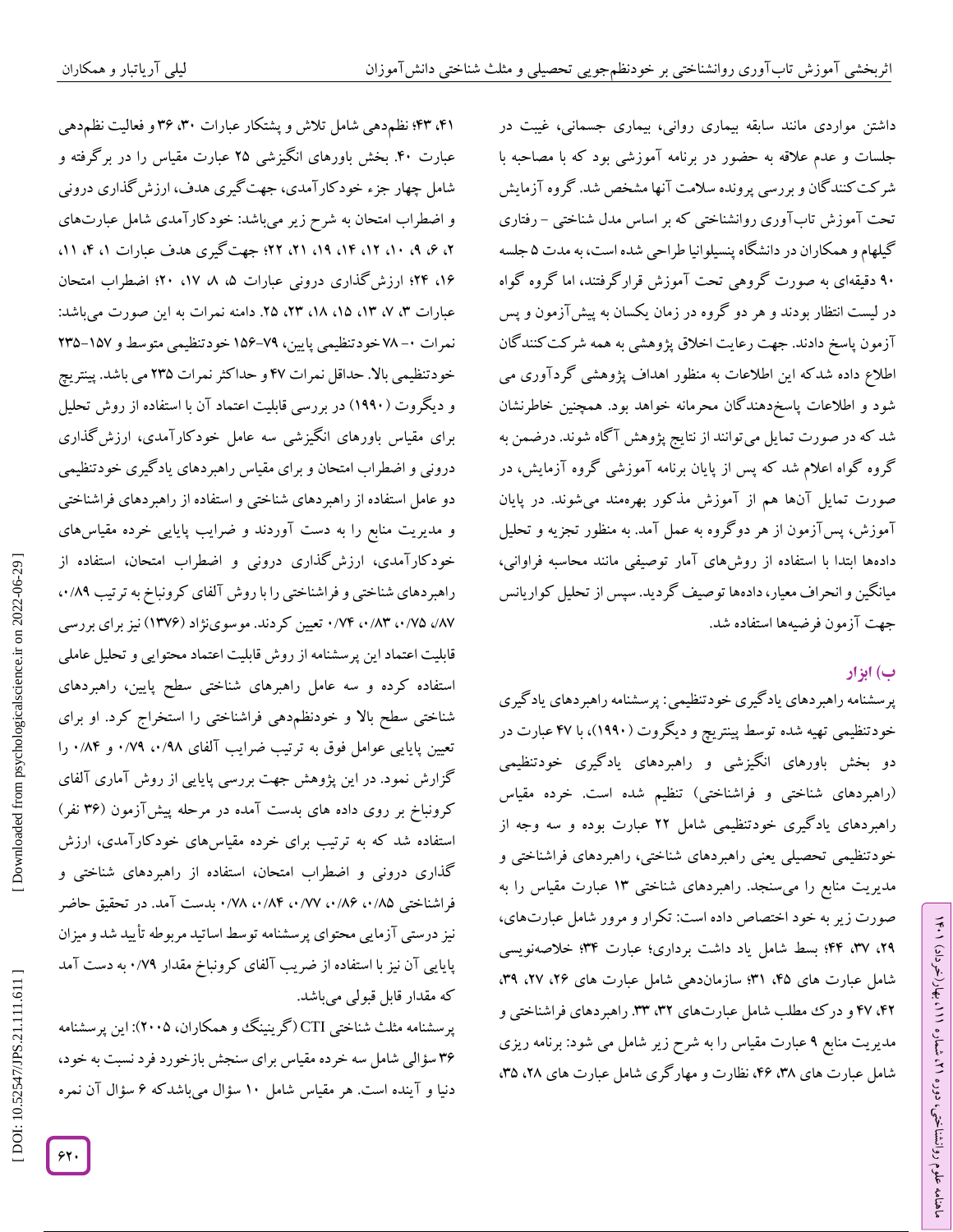طریق همبستگی معنیدار ۰/۷۷ با پرسشنامه افسرد کی بگ اثبات شده است. بازنگریها روی پرسشنامه مثلث شناختی در آمریکا نیز نشان دهنده همسانی<br>درونی ۰/۹۱ برای بازخورد نسبت به خود، ۰/۸۱ برای بازخورد نسبت به دنیا و ۰/۹۳ برای بازخورد نسبت به آینده و ۰/۹۵ برای کل مقیاس محاسبه شده است. این مقیاس در ایران توسط"کیمیایی وگرجیان مهلبانی در سال ۸۹– ۱۳۸۸ روی ۴۱۲ دانشجوی دانشگاه فردوسی مشهد اجرا شد و ضریب آلفای کرونباخ برای کل مقیاس ۱٬۸۵ و برای خرده مقیاسهای بازخورد نسبت به خود، بازخورد نسبت به دنیا و بازخورد نسبت به اینده به ترتیب ۰/۰،۷۳ و ۰/۱۰، به دست آمد. دادههای حاصل از این طرح با استفاده از **گیلهام، جیکاکس، ریویچ، سلیگمن <sup>و</sup> سیلور1991، به نقل از طوالبی، 1395(** نرمافزار آماری -26SPSS مورد تجزیه <sup>و</sup> تحلیل قرار گرفت. /08

کداری نمی شود و در یک طیف ۷ نمرهای از کاملا موافقم (۱) تا کاملا مخالفم (۷) به روش لیکرت درجهبندی میشود. سؤال&ای ۱۷،۲۰،۲۲،۲۲،۲۲،۲۲،۲۲ و ۳۳ به صورت معکوس نمره گذاری می شوند و نمرات بالاتر نشانگر دید کاه منفی و نمرات پایین تر بیانگر دید کاه مثبت است. دامنه نمرات به این صورت میباشد: نمرات ۳۰–۳۰ مثلث شناختی پایین، ۹۰-۶۱ مثلث شناختی متوسط و ۲۱۰-۹۱ مثلث شناختی بالا. حداقل و حدا کثر نمره برای مثلث شناختی، از ۳۰ تا ۲۱۰ میباشد. پرسشنامه مثلث شناختی همسانی درونی خوبی دارد وضریب آلفای کرونباخ کل<br>مقیاس ۰/۹۵ و برای خرده مقیاس بازخورد نسبت به خود، جهان و آینده به ترتیب ۰/۹۱، ۰/۸۱ و ۰/۹۳ است. قابلیت اعتماد همزمان این پرسشنامه از

|  |  |  |  | جدول ۱. خلاصه جلسات برنامه آموزشی تابآوری روانشناختی (گیلهام، جیکاکس، ریویچ، سلیگمن و سیلور،۱۹۹۰ به نقل از طولایی، ۱۳۹۲) |
|--|--|--|--|--------------------------------------------------------------------------------------------------------------------------|
|--|--|--|--|--------------------------------------------------------------------------------------------------------------------------|

| تكاليف                                                               | محتوا                                                                                                                                       | اهداف                                                          | عنوان                                          | شماره جلسات |
|----------------------------------------------------------------------|---------------------------------------------------------------------------------------------------------------------------------------------|----------------------------------------------------------------|------------------------------------------------|-------------|
| تمرين تكميل جدول ثبت وقايع ABC.                                      | فهم ارتباطهای موجود در الگوی ABC                                                                                                            | ایمن سازی روانی                                                | آموزش ایمن سازی روانی از<br>طريق درك الكوى ABC | جلسه اول    |
| تمرین تغییر الگوهای اسنادی بد<br>کارکرد خود                          | خوش بینی در برابر بدبینی<br>پايدار / ناپايدار<br>شخصىسازى                                                                                   | ارزیابی الگوی اسنادی افراد در<br>مواجهه با رويدادهاي ناخوشايند | تعریف مفهوم اسناد و ویژگی<br>های آن            | جلسه دوم    |
| تمرین جستجو کلیه شواهدی که تأیید<br>کننده و یا علیه باور فرد میباشند | آموزش كنار آمدن كارآمد با باورهاى فاجعه<br>آمیز (دو عامل مجادله و انرژی دهندگی به<br>الگوی ABC اضافه می شود)                                | مجادله و کنار آمدن با بازخورد<br>ها و باورهای فاجعهپندارانه    | مجادله مؤثر                                    | جلسه سوم    |
| حل موفقیتآمیز و کارآمد مسائل                                         | - درنگ کردن و اندیشیدن<br>– از دیدگاه دیگران به امور نگریستن<br>– تعیین اهداف<br>- انتخاب شیوه ای برای عمل<br>- آزمون اثربخشي راهحل انتخابي | آموزش مراحل پنجگانه توانش<br>های حل مسئله                      | توانش حل مسأله                                 | جلسه چهارم  |
| تمرین گامهای توانش جرأتورزی و<br>مذاكره                              | آموزش فعالیتهای مورد نیاز برای آموزش<br>توانش،ای اجتماعی جرأتورزی و مذاکره                                                                  | توانش توانشهای اجتماعی<br>ابراز وجود و مذاكره                  | توانشهاي اجتماعي جرات<br>ورزي و مذاكره         | جلسه پنجم   |

# **یافتهها**

شرکت کنندگان دختران مقطع دهم و یازدهم متوسطه بودندکه ۵ نفر از گروه ازمایش و ۸ نفر از کروه کواه در مقطع دهم و ۱۶ ساله بودند و همچنین ۹ نفر از کروه آزمایش و ۸نفر کروه کواه مقطع یازدهم و ۱۷ ساله بودند. یافتههای توصیفی این پژوهش شامل شاخصهای آماری مانند میانگین، انحراف معیار و تعداد آزمودنیهای نمونه برای هر یک از متغیرها تحت آموزش تابآوری در جدول ۲ ارائه میگردد.

با توجه به جدول ۲ مشاهده میشود، میانکین نمرات پس ازمون هر دو متغیر نسبت به نمرات پیشآزمون آنها درگروه آزمایش افزایش داشته است. به منظور آزمون فرضیههای پژوهش، روش آزمون تحلیل کوواریانس چند<br>متغیری و تک متغیری با استفاده از نرمافزار ۲۵ - SPSS به کارگرفته شد. جهت بررسی مفروضههای تحلیل کوواریانس، با استفاده ازآزمون شاپیرو – ویلک جهت بررسی نرمال بودن توزیع دادهها (۰/۰۵–p>)، آزمون همگنی شیب رگرسیون (۰/۰۵–p> ۰/۱۸۲، -F). و آزمون لوین (۰/۰۵–p>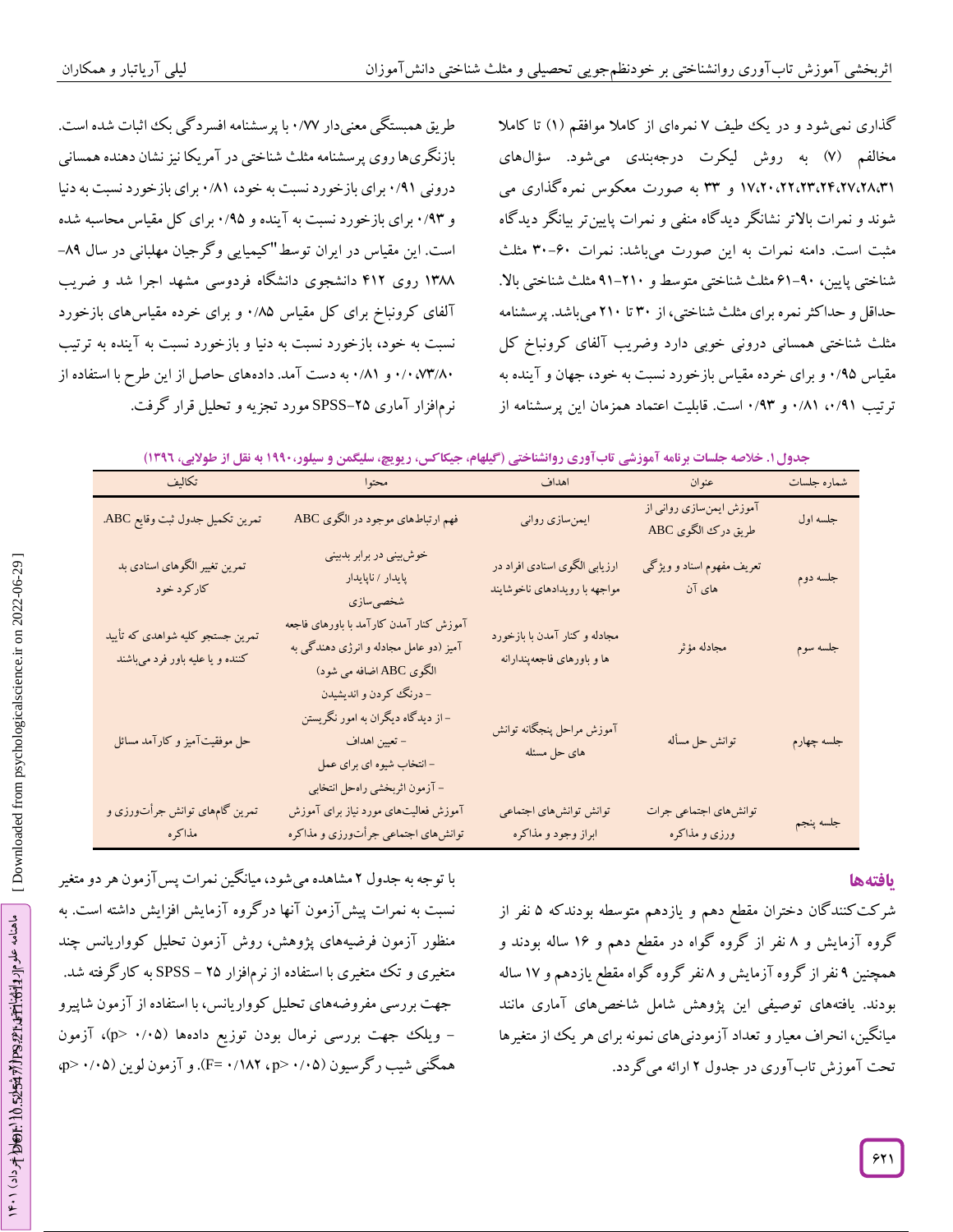به محاسبه آماره تولرانس (۱٬۵۶) و عامل تورم واریانس (۱٬۷۸) پرداخته شد و برای اثبات خطی بودن همبستگی متغیر همپراش و مستقل، مقدار <sup>F</sup> متغیر همپراش محاسبه شد، با توجه به معنادار بودن آن (۰/۰۵=>P)، این<br>پیش نیاز نیز رعایت شده است.

۰/۷۲۴ =F). مورد بررسی قرارگرفت و نتایج نشان دادکه این پیشفرضها<br>رعایت شده است.

نتایج انجام تحلیل کواریانس در جدول ۳ قابل مشاهده میباشد. همچنین جهت بررسی و تشخیص دادههای پرت از فاصله ماهاالنوبیس 1 استفاده شد و نتایج نشان داد، داده پرت وجود ندارد. برای بررسی عدم وجود هم خطی

| تعداد    | انحراف معيار | ميانگين      | شاخص<br>گروه | مر حله    | متغير              |  |
|----------|--------------|--------------|--------------|-----------|--------------------|--|
| ۱۵       | 17/Y9        | 1FF/49       | آزمايش       |           |                    |  |
| ۱۵       | 17/Y1        | 10.799       | گواه         | پیش آزمون |                    |  |
| $\delta$ | A/YY         | 119/11       | آزمايش       |           | خود نظمجويي تحصيلي |  |
| $\delta$ | 11/7F        | 10F/9T       | گواه         | پس آزمون  |                    |  |
| $\delta$ | 17/AF        | VT/VT        | آزمايش       |           |                    |  |
| $\delta$ | 11/98        | VV/Y         | گواه         | پیشآزمون  |                    |  |
| $\delta$ | 17/19        | 111/M        | آزمايش       |           | مثلث شناختي        |  |
| $\delta$ | 11/N         | <b>AD199</b> | گواه         | پس آزمون  |                    |  |

جدول". نتایج تحلیل کوواریانس چند متغیره (مانکوا) جهت بررسی آتر بخشی آموزش تابآوری روانشناختی بر خود نظمجویی تحصیلی و مثلثشناختی

| مجذور اتا        | سطح معنیداری        | F   | درجه آزادی فرضیه | درجه آزادي خطا         | مقدار          | نام آزمون        |
|------------------|---------------------|-----|------------------|------------------------|----------------|------------------|
| .70 <sub>A</sub> | $\cdot/\cdot\cdot$  | V/Y |                  | ٢٣                     | .76            | اثر پیلایی       |
| .78A             | $\cdot/\cdot\cdot$  | V/Y |                  | $\mathsf{Y}\mathsf{Y}$ | $\cdot/\Delta$ | لامبداي ويلكز    |
| .78A             | $\cdot/\cdot\cdot$  | V/Y |                  | YY                     | .79            | اثر هتلينگ       |
| .78A             | $\cdot$ / $\cdot$ ) | V/Y |                  | ۲۳                     | .79            | بزرگترین ریشهروی |

تحصیلی و مثلثشناختی دانش۱موزان شده است. بنابراین فرضیه اصلی مطرح شده در این پژوهش، شامل آموزش تابآوری روانشناختی بر خودنظم جویی تحصیلی و مثلثشناختی دانش اموزان اثربخش است، تایید<br>میگردد.

طبق نتایج به دست آمده، همانطور که در جدول ۳ مشاهده می شود آموزش تابآوری روانشناختی بر خودنظمجویی تحصیلی و مثلث شناختی تأثیر معنیدار آماری دارد. مقدار F در آزمونها برابر با ۷/۱۴ و سطح معنیداری ۰/۰۰۱ میباشد و با توجه به اینکه ۰/۰۵ >p است، میتوان با ۹۵ درصد اطمینان نتیجه گرفت که متغیر آموزش تابآوری روانشناختی بین گروه<br>آزمایش و گواه حداقل در یکی از دو متغیر خودنظمجویی تحصیلی و<br>مثلث شناختی تفاوت معناداری مشاهده میشود. میزان تأثیر برابر با ۰/۵۸ میباشد. به این معنا که ۵۸ درصد تغییرات و افزایش نمرات پسlزمون دانش آموزان تحت تأثیر آموزش تاب آوری روانشناختی است. بنابراین این فرضیه تأیید میشود. آموزش این برنامه باعث افزایش نمره خودنظمجویی

 $\overline{\phantom{a}}$ 

<sup>1</sup>. Mahalanobis

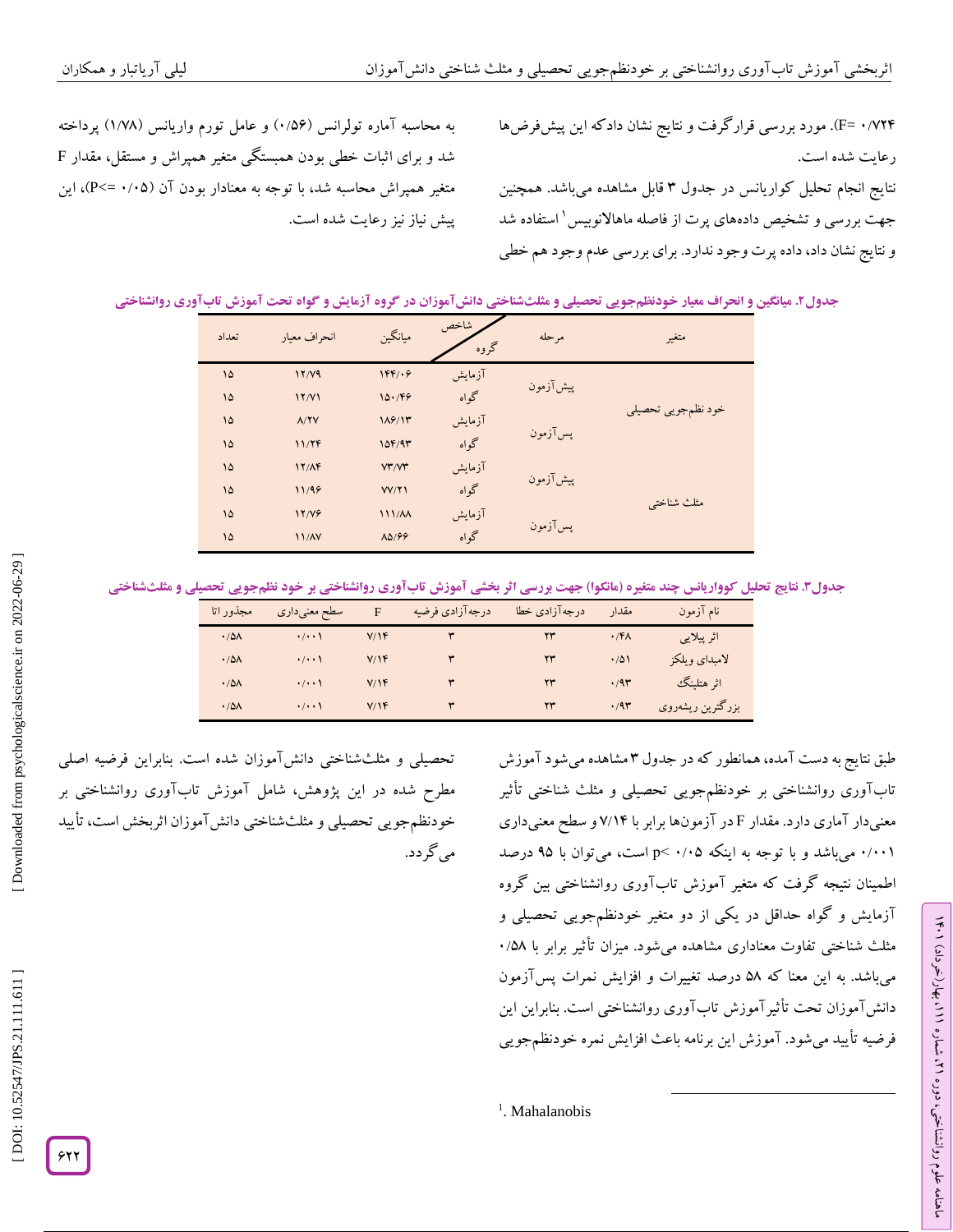| مجذور اتا               | سطح معنىدارى              | $\mathbf{F}$ | ميانگين مجذورات          | درجه آزادی | مجموع مجذورات                           | منبع تغييرات | متغير             |
|-------------------------|---------------------------|--------------|--------------------------|------------|-----------------------------------------|--------------|-------------------|
| $\cdot$ /۴۹             | $\cdot$ / $\cdot$ $\cdot$ | T/Y          | $1\Lambda/\Lambda\Delta$ |            | 11/10f                                  | پیش آزمون    |                   |
| $\cdot/\mathsf{V}\cdot$ | $\cdot$ / $\cdot$ $\cdot$ | 54/1         | 99.079                   |            | 99.079                                  | گروه         | خودنظمجويي تحصيلي |
|                         | $\qquad \qquad =$         |              | 1.779                    | <b>YV</b>  | $\Upsilon V \cdot \Upsilon / \Lambda V$ | خطا          |                   |
| $\cdot$                 | $\cdot$ / $\cdot$ $\cdot$ | 1F/YY        | 1410/10                  |            | <b>IFVO/AD</b>                          | پیشآزمون     |                   |
| .19V                    | $\cdot$ / $\cdot$ +       | 09199        | <b>DATA/VY</b>           |            | <b>DATA/VY</b>                          | گروه         | امثلث شناختي      |
|                         | $\qquad \qquad -$         |              | 1.7.7                    | <b>YV</b>  | <b>YVAI/AA</b>                          | خطا          |                   |

**نتایج تحلیل کوواریانس تک متغیره در متن مانکووا بر روی میانگین نمرات پسآزمون گروههای آزمایش و گواه با مهارکردن پیشآزمون . جدول4**

طبق نتایج به دست آمده از جدول ۴ با مهار کردن پیش آزمون بین گروه گواه در خودنظمجویی تحصیلی تفاوت معنادار میباشد آزمایش و p< ۰/۰۵) و F= ۶۳/۸۲). بدین ترتیب این فرضیه نیز تأیید میگردد. به عبارتی آموزش تابآوری روانشناختی موجب افزایش نمرات پسآزمون خودنظمٖجویی تحصیلی در گروه آزمایش نسبت به گروه گواه شده است. میزان این تاثیر بر خودنظمٖجویی تحصیلی دانش۱موزان ۰/۷۰میباشد یعنی 08 درصد تغییرات نمرات پسآزمون خودنظمجویی تحصیلی تحت تأثیر آموزش تابآوری قرار گرفته است. همچنین یافتههای حاصل از بررسی دادههای جدول ۴، نشان داد که با مهار کردن پیش آزمون بین کروه آزمایش p˂ 8 /86 و گواه از لحاظ متغیر مثلث شناختی تفاوت معناداری وجود دارد ) و F=۵۶/۶۶). بنابراین این فرضیه هم تأیید میشود. به عبارتی آموزش تاب آوری روانشناختی موجب افزایش نمرات پسآزمون مثلث شناختی دانش آموزان در گروه آزمایش نسبت به گروه گواه شده است. میزان تأثیر اموزش تاب اوری روانشناختی بر این متغیر %*7. می*باشد.<br>**بحث و نتیجه گیری** 

پژوهش حاضر با هدف تعیین اثربخشی آموزش تابآوری روانشناختی برخودنظمجویی تحصیلی و مثلث شناختی دانش۱موزان انجام شد. نتایج این پژوهش اهمیت آموزش توانش تابآوری روانشناختی را به عنوان یک برنامه مداخلهگر مهم آشکار ساخت و لزوم توجه بیشتر به آنها را برجسته کرد. فرضیه اصلی مطرح شده در این پژوهش عبارت بود از اینکه آموزش تابآوری روانشناختی بر خودنظمجویی تحصیلی و مثلث شناختی دانش آموزان اثربخش است، که بعد از تحلیل دادهها این فرضیه تأیید گردید. یافتهها حاکی از اثربخشی آموزش تابآوری روانشناختی بر خودنظم جویی تحصیلی دانشآموزان بود نتایج این مطالعه هماهنگ با نتایج

پژوهشهای کالیزتی و همکاران (۲۰۲۱)، لاوسون (۲۰۲۱)، ساوالها و آل زوبی (۲۰۲۰)، والانزولا، کودینا، کاستیلو و پیستانا (۲۰۲۰)، اسیکین، هیلیکاری و ماتسون (۲۰۱۸)، فرناندز، سچینی، کیمنز، آلونسو و پریتو (۲۰۱۷)، جانسون و همکاران (۲۰۱۷)، دا کلاس و موریس (۲۰۱۴)، ویلز و پنتوم (۲۰۱۲)، زیمرمن (۲۰۰۸)، پنتریچ و دیگروت (۱۹۹۰)، حسنزاده نمین و همکاران (۱۳۹۸)، رشیدزاده، بدری، فتحی و هاشمی (۱۳۹۸)، سمیعیان، غلامعلی لواسانی و نقش (۱۳۹۸) همسو میباشد و نتایج غیر همسو در خصوص این فرضیه مشاهده نشده است. در تبیین این فرضیه میتوان کفت که خودنظمجویی تحصیلی یکی از عوامل مرتبط با منبع مهار کردن درونی ومؤلفههای تعهد و مهارکردن در تابآوری است. توانش خودنظم جویی تحصیلی از مقولههایی میباشد که به نقش فرد در جریان یادگیری توجه دارد و شامل راهبردهایی است که افراد به کار میبرند تا شناخت های<br>خود را تنظیم کنند. هرچند تابآوری به قابلیت تطابق انسان در مواجهه با فشارهای جانکاه، غلبه یافتن و حتی تقویت شدن با آن تجارب اطالق می شود. اما این خصیصه قادر است سایر تواناییهای درونی شخص مثل خودنظم جویی و توانش های اجتماعی دانش آموزان را تقویت و توسعه دهد و به عنوان یک ویژگی مثبت متبلور گردد. و نیز در تبیین دیگری از این<br>فرضیه میتوان گفت، تابآوری فرآیندی است که افراد را در مدیریت و تنظیم افکار، رفتار و احساساتشان در جهت هدایت موفقیتآمیز تجارب یاد گیری هدایت می کند و باعث میشود فعالیتها و فرآیندهای هدفمند فرا کیران به سمت کسب اطلاعات و توانش سوق داده شود. به طور کلی تاب اوری موجب می شود دانش آموز خودنظمجویی، دوراندیشی و برنامه ریزی، نظارت بر عملکرد را بیاموزد. دانشآموزان دارای سطح باالی تاب اوری به شیوههای منظم رفتار میٖنمایند و در هر موقعیتی، پیامد رفتاری آنها احتماال سازگارانه است. بر این اساس دانشآموزان کهموفق به تجهیز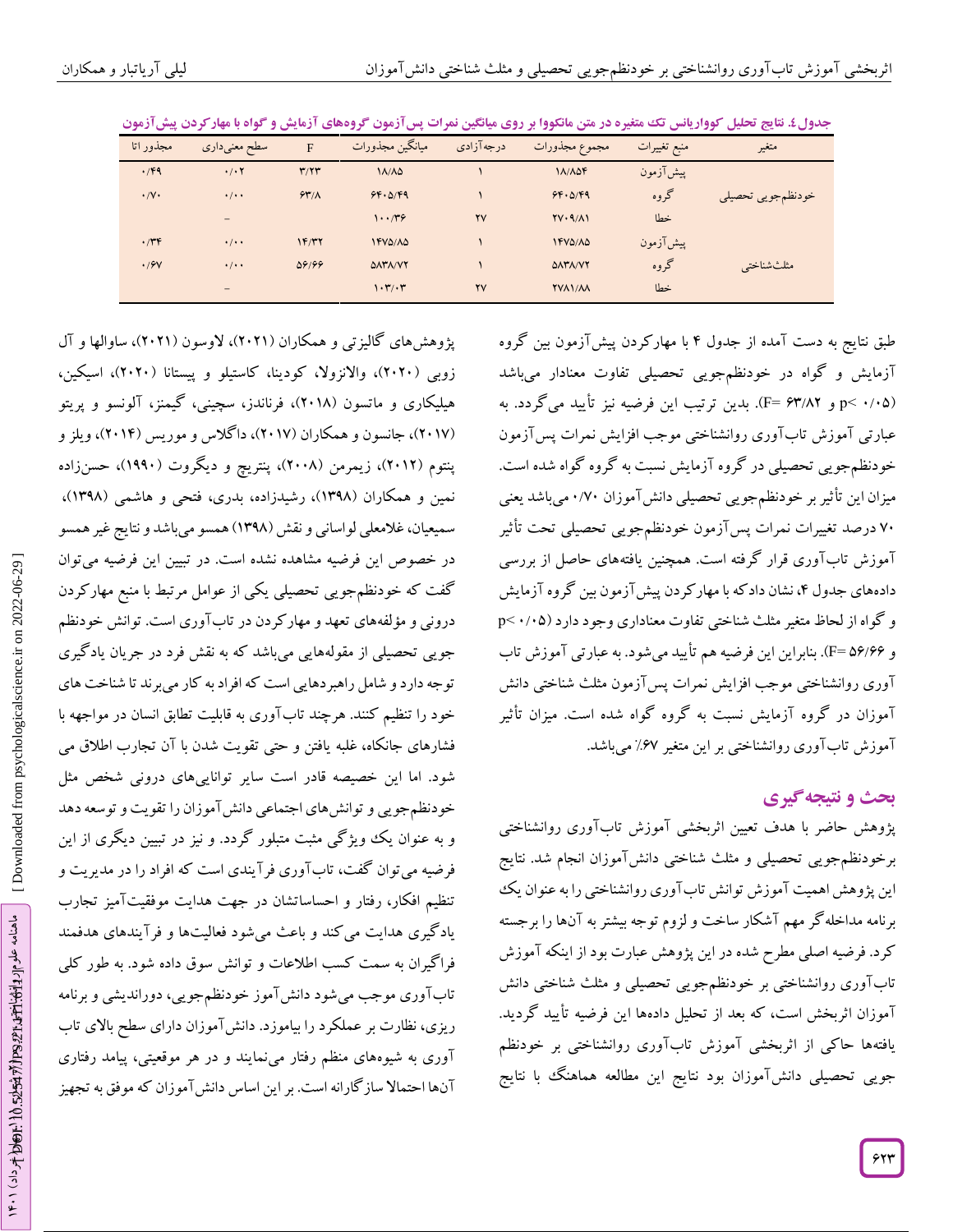نمره بیشتری نسبت به آزمودنیهای گروه گواه کسب نمودند، به دلیل استفاده از اسنادهای سازشیافته و به کشاکش گرفتن باورهای مبنی بر بدبینی از طریق توجه به تفسیرهای جایگزین و بررسی شواهد موجود در تأیید یا رد باورهای ناکارآمد پرداختهاند. آموزش این برنامه برای دانش آموزان این امکان را فراهم آورده تا با استفاده از برخی الگوها از طریق روشهایی مانند فرضیه آزمایی، فاصلهگیری و گفتگو سقراطی و رویارویی با موقعیتهای تنشزا مبادرت کنند و با بهبود و اصالح مثلث شناختی خود به پیشگیری از افسردگی بپردازند.

در توان تبیینی این فرضیه میتوان گفت، مطابق با نظر سلیگمن )1008( مبانی نظری برنامه تابآوری روانشناختی را باید در مفهوم «شیوههای تبیینی» جستوجو نمود. شیوه تبیینی عبارت است از شیوهای که فرد با استفاده از آن به درک و توجیه منطقی تجارب شخصی خود میپردازد. خواه این افکار دائمی (مثلا این باور که اتفاقات بد همیشه برای او میافتند) باشد، فراگیر )مثال استفاده از تبیینهای کلی به جای تبیینهای موضعی و وابسته به شرایط) یا شخصی شده (سرزنش کردن خود بخاطر مشکلات به واسطه درونیسازی در مقابل مقصر دانستن سایر افراد یا شرایط به واسطه برونیسازی) باشند. در واقع نوع این افکار است که شیوه تبیینی فرد را تعیین میکند و میتواند پاسخ عادی وی در قبال موانع روزمره و مهم را پیشبینی نماید (سلیگمن ۱۹۹۰). سبک تبیین یک فرد تعیینکننده خوشبینی یا بدبینی او است.

همچنین در تبیین دیگری از این فرضیه میتوان گفت که تاب اوری صرفا فقدان اختالل روانی نیست بلکه اکتساب ویژگیهایی است که بهداشت روانی فرد را هنگام مواجهه با عوامل خطر حفظ میکند. افرادی که تاب آوری باالیی دارند در برابر آسیبها و فشارهای غیر قابل اجتناب، مقاومت زیادی دارند و به احتمال بیشتری معنای مثبتی در برابر باورهای ناکارآمد که در حال تجربه هستند را پیدا میکنند و به نوع مؤثرو مناسبی با کشاکش های محیطی کنارمیآیند و در برابر مشکالت انعطافپذیری بیشتری دارند و حتی در آینده به انسانهای موفق، سالم و شاد تبدیل میشوند. همچنین میتوان به این نکته اشاره کرد که براساس اصول تابآوری روانشناختی یکی از شیوههای عمده در این نوع آموزش نحوه به کشاکش گرفتن باورهای مبتنی بر بدبینی از طریق توجه به تفسیرهای جایگزین و بررسی<br>شواهد موجود در تأیید یا رد این تفاسیر است. این نوع درمان شناختی –

توانش مهارکردن و سازماندهی یادگیریهایشان میشوند؛ دانشآموز خودنظمجوی تحصیلی شناخته میشوند. همچنین در تبیین دیگر میتوان چنین مطرح ساخت که توانش تابآوری، انتظارات و تفاسیر مثبت از رخدادها را تقویت میکنند، فرد را به هدفگذاری ترغیب مینمایند و از طریق ارائه ابزارهای مختلف جهت حل مسائل و کنار آمدن با موانع و شکستهایی که آزمودنیها ممکن است با آنها مواجه گردند، میزان کارآیی فردی را افزایش میدهند. برنامه تابآوری روانشناختی از طریق آموزش شیوههای جرأتمندانه به جای سبکهای مبتنی بر پرخاشگری یا انفعال به کنارآمدن با کشاکشها میپردازد. در این برنامه طیف متنوعی از سایر انواع توانشهای رفتاری نیزگنجانده شده است. به عنوان نمونه، آزمودنیها ترغیب میشوند تا از طریق برداشتن یک سلسله گامهای عینی ملموس و انجام تمرین رفتارهای فرضی برای اتخاذ تصمیمات و کارهای بزرگ اقدام نمایند. ارتقاء تابآوری منجر به تربیت افراد در به دست اوردن تفکر و توانش های خودنظمجویی تحصیلی بهتر و دانش بیشتر میشود. در تبیین نتایج بدست آمده میتوان چنین بیان کرد؛ تابآوری صرف مقاومت منفعل در برابر آسیبها یا شرایط تهدید کننده نیست، بلکه این امکان را برای فرد تابآور فراهم میکند که مشارکت کننده فعال و سازنده باشد و به خودنظمی تحصیلی دست یابد. اما مطابق با نظر لاوسون (۲۰۲۱) یافتههایی وجود دارد که نشان میدهد ترویج استراتژیهای خودنظمی یادگیری توسط معلمان و استفاده دانش۱موزان از این استراتژیها، کمتراز آنچه انتظارمیرود رایج است. بنابراین با ارتقای تاب آوری روانشناختی در دانشآموزان میتوان میزان خودنظمجویی تحصیلی را در آنان تقویت کرد و دانشآموزان منظم و متعهد را به جامعه تحویل داد.

همچنین نتایج حاکی از اثربخشی آموزش تابآوری روانشناختی بر مثلث شناختی دانشآموزان بود. شواهد تجربی متعددی همسو با نتایج این پژوهش است از جمله نتایج تحقیقات مرادی و همکاران )1300(، حسن بیگی )1300(، کیوانلوشهرستانکی )1305(، دانش و مهدوی )1306(، مانسی و همکاران (۲۰۱۹)، وانگ (۲۰۰۸)، تیمبرمونت و بریت (۲۰۰۶)، بلک بورن و یونسان )1000(، سیلگمن )1008( هماهنگ و همسو میباشد. در تطابق با یافتههای پژوهشهای گذشته میتوان تبیین کرد که آزمودنی های گروه آزمایش که در پرسشنامه مثلث شناختی در مرحله پسآزمون

ラン

، بهار)خرداد( 111

، شماره 21

ماهنامه علوم روانشناختی، دوره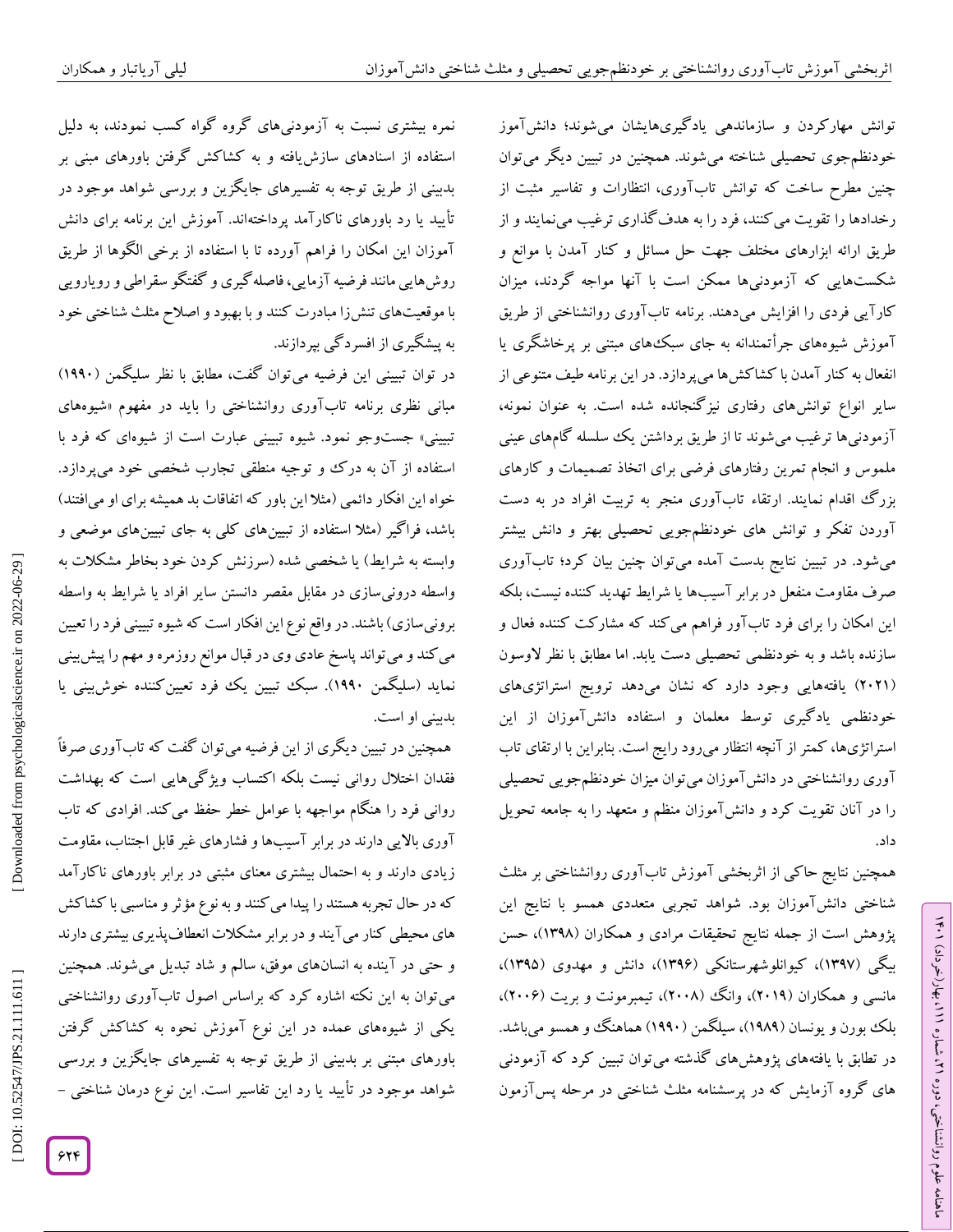اثربخشی آموزش تاب اروز نشان از بانکدار من از دیدن نشان از دیدن نشان از دیدن نشان از دیدن نشان از دیدن نشان از د<br>ثانين که معنی آموزش تاب از دیدن نشان از دیدن نشان از دیدن نشان از دیدن نشان از دیدن نشان از دیدن نشان از دیدن رفتاری معموالً شامل آموزش طیف متنوعی از توانشها است که حل مسئله و کنارآمدن مؤثررا تقویت مینمایند. برنامه تابآوری روانشناختی دارای دو مؤلفه اصلی است. مؤلفه شناختی این برنامه به تصحیح سبکهای شناختی ناسازگار و سوگیریهای مربوط به پردازش اطالعات میپردازد که با افسردگی و اضطراب همبستگی مستقیم دارند. هدف از تغییر و تصحیح این الگوهای تفکر در این برنامه، پیشگیری از بروز عالئم مربوط به اضطراب و افسردگی است. از آنجا که بسیاری از این الگوهای ناسازگار با برآیندهای منفی در زمینه سالمت ارتباط مستقیم دارند، تصحیح این الگو ها میتواند به تربیت نوجوانان سالمتری بیانجامد که در بزرگسالی نیز از سالمت بیشتری برخوردار خواهند بود. مؤلفه دیگر این برنامه به روابط بین فردی، حل مسئله و توانشهای کنارآمدن با مشکالت میپردازد. نوجوانان وجوانان افسرده یا بدبین غالباً در روابط بین فردی دچار مشکل میشوند و اغلب در تشخیص علت رفتار دیگران دچار اشتباه میگردند. بسیاری از افراد افسرده یا بدبین سبکههای واکنشی منفعلی را از خود بروز میدهند و برخی دیگر از آنها نیز پرخاشگری یا سایر انواع دشواریهای مربوط به روابط بین فردی را از خود بروز میدهند. بر پایه مباحث نظری در آموزش تابآوری روانشناختی هدف این است که از طریق یادگیری نحوه حل مسائل و مدیریت مؤثرتنیدگی از طریق بکارگیری این توانشها، افراد بهتر بتوانند در مواجهه با کشاکشهای روزمره خوشبینی خود را حفظ نمایند. این برنامه سعی دارد از طریق آموزش افراد در تفکر به شیوهای واقعگرایانه تر و منعطف تر در حل مسائل و مشکلاتی که با آن مواجه هستند؛ خوش بینی را ارتقا دهد. برنامه تابآوری روانشناختی توانشهای جراتورزی، تصمیمگیری، حل مسئله و توانشهای کنار آمدن را آموزش میدهد. طبق یافتههای پژوهشی متعدد افراد خوشبین و راضی، هیجانهای مثبت بیشتری را تجربه میکنند و از رویدادهای زندگی خود ارزیابی مثبتتری را گزارش میدهند. تابآوری انعطافپذیری مؤثر در بردباری رویدادهای زندگی و توانایی سازش یافتگی مطلوب را برای افراد فراهم میسازد. همچنین در برنامه تابآوری، افراد توانشهایی را میآموزند که به آنان کمک میکند که هنگام روبهرو شدن با کشاکشها و رویدادهای مخاطره آمیز به شیوههای تابآورانه بیندیشند و سپس رفتار کنند. به همین دلیل با

کاهش تنیدگی و متمرکز شدن بر تواناییها و ظرفیتهای فردی، زندگی سالمتری ایجاد کنند و از طرفی این برنامه الگوهای شناختی ناسازگارانه و سوگیریهای جریان اطلاعاتی که مرتبط با افسردگی اضطراب است، مورد<br>توجه قرار میدهد و موجب بهبود کیفیت زندگی افراد میشود. برنامه تاب-آوری روانشناختی مرکب از سه مؤلفه، تعهد، مهارکردن و کشاکش است که با تبدیل شرایط بحرانی به یک تجربه بالنده به حل موفقیت آمیز تنید کی کمک میکند و همین مسأله موجب شده؛ آموزش برنامه تابآوری روانشناختی سبب افزایش خوشبینی در گروه آزمایش نسبت به گروه مهارکردن شود.

اصلیترین و مهمترین محدودیت این پژوهش اجرای آن در مقطع متوسطه دوم بود. بنابراین درستی آزمایی بیرونی آن برای تعمیم یافتهها به دیگر مقاطع آموزشی با محدودیت روبروست و بهتر است در تعمیم این نتایج احتیاط الزم صورت پذیرد و نیز به دلیل محدویت زمانی در اتمام پژوهش امکان انجام پیگیریهای با زمان بیشتر مانند پیگیری شش ماهه یا یکساله برای بررسی تأثیرات بلندمدت نتایج وجود نداشت. به درمانگران و<br>پژوهشگران آتی پیشنهاد میشود در پژوهشهای آتی برای بررسی درستی آزمایی بیشتر برنامه آموزش تابآوری روانشناختی در مقاطع مختلف آموزشی نیز انجام پذیرد و همچنین تأثیرات طوالنی مدت این برنامه با انجام پیگیریها با زمانهای طولانی تر بررسی گردد.<br>هلا**حضات اخلاق**ی

**از ا صول اخالق پژوهش:** این مقاله برگرفته از ر ساله دکتری نوی سنده اول **پیروی** است. در رشته روانشناسی تربیتی دانشکده روانشناسی دانشگاه آزاد واحد تهران شمال میباشــد با کد فعالیت ۱۱۹۴۸۸ و تاریخ تصــویب پروپوزال ۱۳۹۹/۳/۲۴ اســت. همچنین مجوزهای مربوط به پژوهش در جامعه آماری از طرف آموزش و پرورش تهران صـــادر<br>شده است.<br>**حامی مالی:** این پژوهش در قالب رساله دکتری و بدون حمایت مالی می<sub>ا</sub>باشد.

**نقش هو یک از نویسندگان:** نویسنده اول محقق اصلی این پژوهش است. نویسند ه دوم استاد راهنما و نویسنده سوم استاد مشاور رساله میباشند.

<mark>تضاد منافع: ن</mark>ویسندگان هیچ تضاد منافعی در رابطه با این پژوهش اعلام نمیiمایند. بدین وسددیله از اسدداتید راهنما و مشدداور این تحقیق و نیز مدیریت **: قدردانی تشککر و** مدرسه بیتالزهرا که در انجام این تحقیق یاری نمودند تشکر و قدردانی میگردد.

ماهنامه علوم ارد انتخاب اختیه : 10.5254 و 164 شماره به داد) ۱۴۰۱

علوم الاوالغ المواض المع وحال الموحود الاوالي بموداد) ١٤٠١

ماهنامه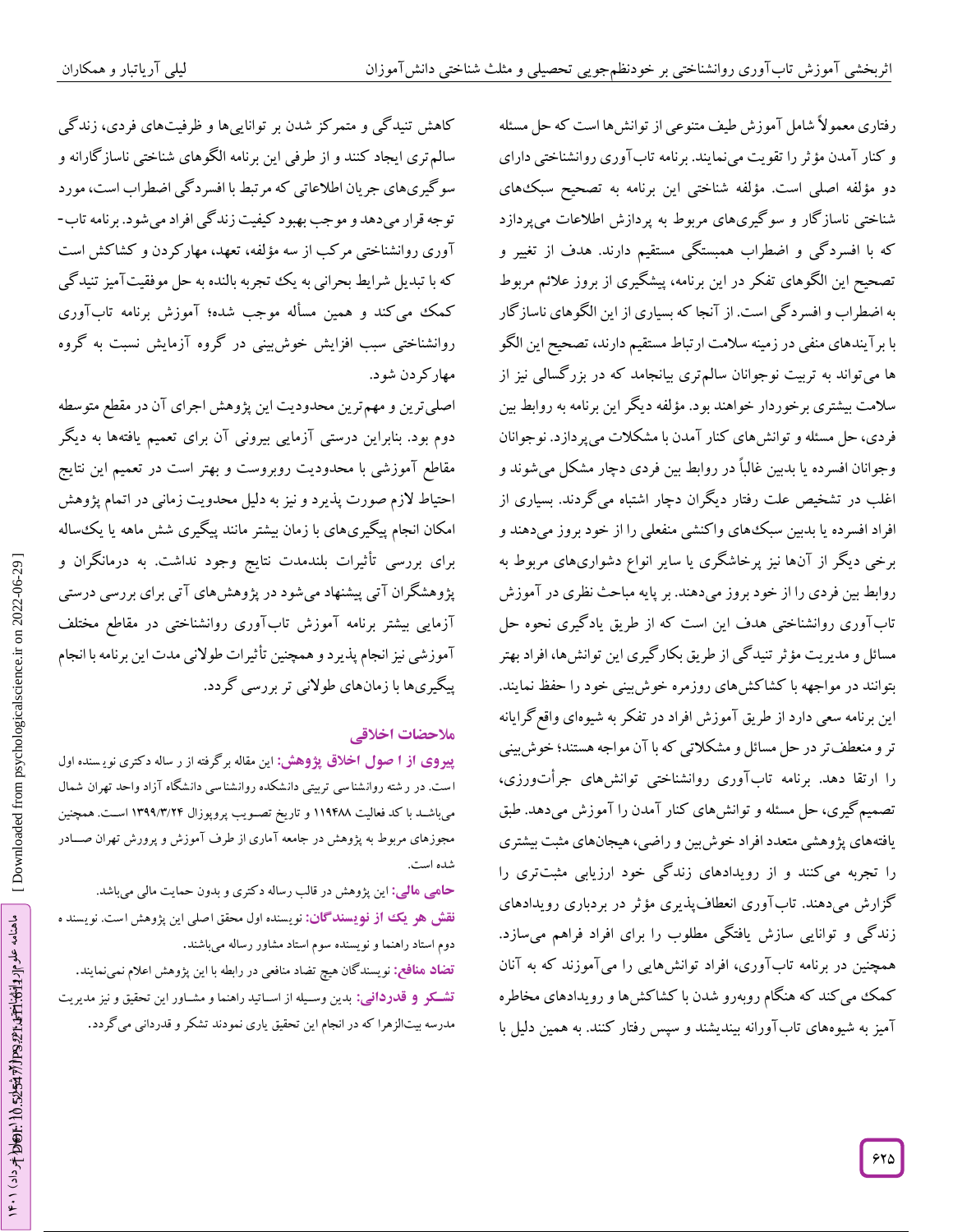# **References**

- [Asikainen,](https://www.tandfonline.com/author/Asikainen%2C+Henna) H., [Hailikari,](https://www.tandfonline.com/author/Hailikari%2C+Telle) T., & [Mattsson,](https://www.tandfonline.com/author/Mattsson%2C+Markus) M. (2018).The interplay between academic emotions, psychological flexibility and self -regulation as predictors of academic achievement. *[Journal of](https://www.tandfonline.com/toc/cjfh20/current)  [Further and Higher Education](https://www.tandfonline.com/toc/cjfh20/current)*, 42(4), 439 -453. [\[Link](https://doi.org/10.1080/0309877X.2017.1281889) ]
- Ayed, N., Toner, S., Priebe, S. (2019). Conceptualizing resilience in adult mental health literature: A systematic review and narrative synthesis. *Psychol*  Psychother.92(3),299-341. [\[link\]](https://brainmind.org/)
- Blackburn, I. M., & Eunson, K. M. (1989). A content analysis of thoughts and emotions elicited from depressed patients during cognitive therapy. British *Journal of Medical Psychology*, 62(1), 23 –33[. \[link\]](file:///C:/Users/SHAD/Desktop/خانم%20زاد/.%20https:/doi.org/10.1111/j.2044-8341.1989.tb02807)
- Boekaerts, P., Pintrich, P. R., Zeidner., M. (2000). *The role of goal orientation in self-regulated learning* (Eds.), Handbook of self-regulation (pp. 452 - 502). San Diego, CA: Academic Press. [\[link\]](http://cachescan.bcub.ro/e-book/E1/580704/451-529.pdf)
- Danesh, E., & Mahdavi, Z. (2015). Comparison of cognitive triangle of obsessive and healthy individuals and prediction of obsessive-compulsive disorder based on patients' cognitive triangle. *University Jihad Scientific Database* . [\[link\]](https://www.sid.ir/fa/seminar/ViewPaper.aspx?ID=91472)
- Douglass, C., & Morris, S. R. (2014). Student perspectives on self-directed learning. *Journal* of the Scholarship of Teaching and Learning, 14(1), 13-25. [\[Link](https://files.eric.ed.gov/fulltext/EJ1023643.pdf)]
- Dozois, D. J. A., & Beck, A. T. (2011). *Cognitive therapy*. In J. D. Herbert & E. M. Forman (Eds.), Acceptance and incognitive behavior therapy: Understanding and applying the new therapies. Hoboken, NJ: Willey. [\[link\]](https://www.migrainedisorders.org/)
- Ellis, A & Dryden, W. (1997). *The practice of rational emotive behavior therapy*. New York: Springer Publishing Company. [\[link\]](https://psycnet.apa.org/)
- Ershadi Manesh, S. (2021). A controlled comparison of the efficacy of creative problem solving therapy and cognitive behavioural therapy in adolescent' depression*. Journal of psychologicalscience*,  $(100)20, 485-501$ [.\[link\]](http://psychologicalscience.ir/article-۱-۱۲۶۴-fa.html)
- Etemadi, N., Shahamati, F. (1398). The role and effect of academic resilience on students' academic performance. *School Counselor Development Quarterly*, 11 (2), 50 -57. [\[link\]](https://www.magiran.com/paper/2121755)
- Fernandez -Rio, J., Cecchini1, J. A., Méndez -Gimenez, A., David Mendez-Alonso, D., & Prieto, J. A. (2017). Self-Regulation, Cooperative Learning, and Academic Self-Efficacy: Interactions to Prevent School Failure. Front. Psychol. [\[link](https://doi.org/10.3389/fpsyg..00022)]
- Forbes, S.,& Fikretoglu, D.(2018). Building resilience: The conceptual basis and research evidence for resilience training programs. *Rev Gen Psychol*, 22(4),52 -68. [\[link\]](https://doi.org/10.1037/gpr0000152)
- Frey, Mi. (2004). *Knowledge of group translation*. (Translation: Ali Sahebi, Hassan Hamidpour, Zahra Andouz). Mashhad: University Jihad. [\[link\]](https://www.adinehbook.com/gp/product/9643240665)
- Galizty, R. C. M.,& Sutarni, N. (2021), The Effect of Student Resilience and Self-Regulated Learning On Academic Achievement, Pedagonal: *Jurnal Ilmiah Pendidikan*, [Vol 5, No 2.\[link\]](https://journal.unpak.ac.id/index.php/pedagonal/issue/view/423)
- Greening, L., Stoppelbein, L., Dhossche, D., & Martin, W. (2005). Psychometric evaluation of a measure of Beck's negative cognitive triad for youth: Applications for African -America and Caucasian adolescents. *Depress and Anxiety*; 21 (4), 161 –169. [\[link\]](https://doi.org/10.1002/da.20073)
- Hassan Beigi, S. (2018). *The effectiveness of resilience training on the cognitive triangle and happiness of homeless and badly supervised adolescent girls.* Master Thesis in General Psychology. Azad University, Shahroud Branch. [\[link\]](http://ensani.ir/fa/article/421603)
- Hasanzadeh Namin,F., Peymani, J., Ranjbaripoor, T., Abolmaali Alhoseini, K. (2019). Predictive model of psychological well -being based on resilience considering the mediating role of perceived stress. *Journal of psychologicalscience*, (77)18, 569 - 57[8](http://psychologicalscience.ir/article-1-446-fa.html) [.\[link\]](http://psychologicalscience.ir/article-1-446-fa.html)
- Johnson, J., Panagiotic, M., Bass, J., Ramseya, L., & Harrison, R. (2017). Resilience to emotional distress in response to failure, error or mistakes: A systematic review. Clinical *Psychology Review*, 52, 19-42. [\[Link](doi:%2010.1016/j.cpr.2016.11.007.%20Epub%202016%20Nov%2021.)]
- Kajbaf, M., R., Molavi, H., & Shirani Tehrani, A. (2003). The relationship between motivational beliefs and self-regulated learning strategies with high school students' academic performance. *New Journal of Cognitive Sciences*, 5 (1), 27 -33. [\[link\]](http://icssjournal.ir/article-1-131-fa.html)
- Kadivar, Parvin (2012). *Educational Psychology*. Tehran: Samat. [\[link\]](https://samta.samt.ac.ir/)
- Kivanloshahristanki, A. (2017). The Cognitive Triangle of Depression: Replacing the Schematic Mental Model or Activating Schemas? *Congress of the Iranian Psychological Association*. Psychology Research Group of Motahar Rationalists Institute. Iran, Mashhad. [\[link\]](https://www.sid.ir/Fa/Seminar/ViewPaper.aspx?ID=92699)
- Kaslow, N.J., Stark, K.D., Printz, B., Livingston, R., & Tsai, S.L. (1992). Cognitive triad inventory for children: Development and relation to depression and anxiety. *Journal Clinicai Child Psychol* , 21(4), 339 -347. [\[link\]](https://doi.org/10.1207/s15374424jccp2104_3)

ラン

، بهار)خرداد( 111

، شماره 21

ماهنامه علوم روانشناختی، دوره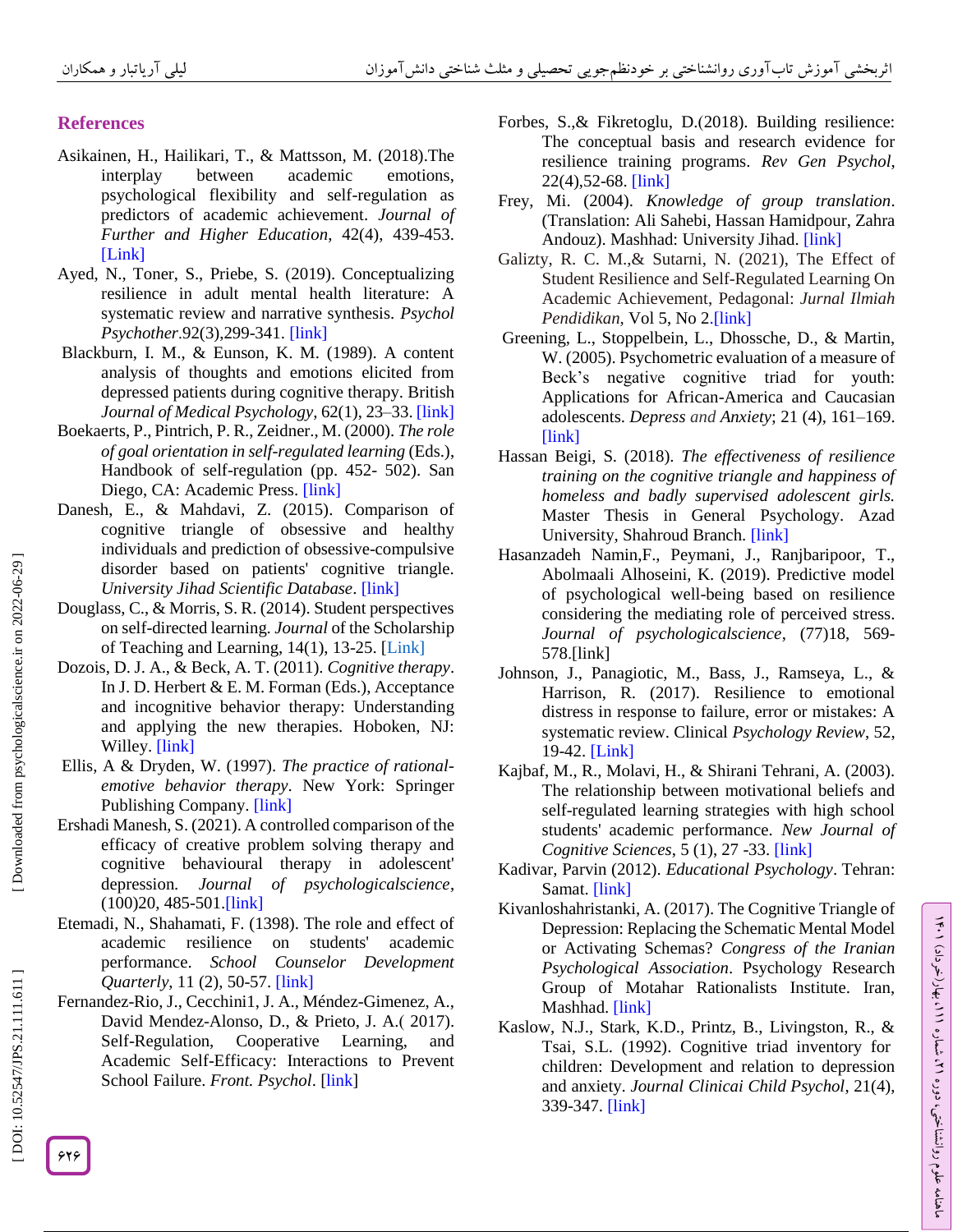- Lawson, M.J., Vosniadou, S., Van Deur, P. et al. (2019). Teachers' and Students' Belief Systems About the Self-Regulation of Learning. *Educ Psychol Rev,* 31, 223 –251. [\[link\]](https://doi.org/10.1007/s10648-018-9453-7)
- Mansi, H. M., Rachel, L. G., Theresa, E. D. & Matthew, W. K. (2019). Examining the Positive Cognitive Triad: A Link Between Resilience and Well -Being. *SAGE Journals*. 2019: 122(3):776 -788. [\[link\]](doi:10.1177/0033294118773722Corpus%20ID:%2013967224)
- Martin, A. J., Papworth, B., Ginns, P., & Malmberg, L.E. (2016). Motivation, engagement, and social climate: An international study of boarding schools. *Journal of Educational Psychology*, 108(6), 772 –787[. \[link\]](https://doi.org/10.1037/edu0000086)
- Moradi, F., Salehi, M., Koochakentezar, R., Izanloo, B. (2019). Hopefulness prediction modeling based on resilience and happiness considering the mediating role of quality of life in women with breast cancer. *Journal of psychologicalscience,* (81)18, 1047 - 1055, . [\[link\]](http://psychologicalscience.ir/article-1-409-fa.html)
- Ng, R., Chahine, S., Lanting, B., & Howard, J. (2019). Unpacking the Literature on Stress and Resiliency: A Narrative Review Focused on Learners in the Operating Room. *Journal of Surgical Education*, 76 (2), 343 -353. [\[link\]](doi:%2010.1016/j.jsurg.2018.07.025)
- Pai, N., & Vella, S.L. (2018). Can one spring back from psychosis? The role of resilience in serious mental illness. *Aust N Z J Psychiatry*,52(11), 1093 -1094. [\[link\]](doi:%2010.1177/0004867418802900)
- Peterson, C., & Steen, T. A. (2009). *Optimistic explanatory style*. In S. J. Lopez & C. R Snyder (Eds.), Oxford library of psychology. Oxford handbook of positive psychology. Oxford University Press. [\[link\]](doi:%2010.1093/oxfordhb/9780195187243.013.0029)
- Pintrich, P. R. & De Groot, E. (1990). Motivational and self-regulated learning component of classroom academic performance. *Journal of Educational*  Psychology, 82(1), 33-40. [\[Link](https://doi.org/10.1037/0022-0663.82.1.33)]
- Rahmanian, Z., Mirzaeian, B., & Hassanzadeh, R. (2011). The effect of group cognitive -behavioral therapy on social anxiety of female students. *Basic and Clinical Research Journal of Medical Science*, 19 (5), 47 -56. [\[link\]](http://daneshvarmed.shahed.ac.ir/article_1493.html)
- Rashidzadeh, A., Badri, R., Fathi Azar, E., & Hashemi, T. (2019). The interactive effectiveness of teaching metacognitive self-governance strategies and academic self-concept on resilience components and positive academic emotions*. Journal of Social Cognition*, 8 (1), 141 -164. [\[link\]](file:///C:/Users/SHAD/Desktop/خانم%20زاد/10.30473/SC.2019.39956.2191)
- Reeve, J. (2005). *Understanding motivation and emotion*. New York: Wiley. [\[link\]](https://www.wiley.com/en-us/Understanding+Motivation+and+Emotion%2C+7th+Edition-p-9781119367604)
- Samiian, S., Gholam Ali Lavasani, M., & Naghsh, Z. (2019). Relationship between emotional self-

regulation, perception of learning environment and academic resilience: application of student and class two modeling. *Journal of Applied Psychological Research*, 10 (3), 119 -132. [\[link\]](https://dx.doi.org/10.22059/japr.2019.247550.642681)

- Ryan, R. M., & Pintrich, P. R. (1997). Should I ask for help? The role of motivation and attitudes in adolescents help seeking in math class*. Journal of Educational Psychology*, 89, 329 -341. [\[link\]](doi:10.1037/0022-0663.89.2.329Corpus%20ID:%20144420442)
- Sarmad, Z., Bazargan, A., & Hejazi, G. (2017). *Research Methods in Behavioral Science*s. Tehran: Aga[h.](https://www.adinehbook.com/gp/product/9643290514)  [\[link\]](https://www.adinehbook.com/gp/product/9643290514)
- Sawalhah, A. M., Al Zoubi, A. (2020). The Relationship of Academic Self-Regulation with Self -Esteem and Goal Orientations among University Students in Jordan. *International Education Studies*, 13 (1), 111 -122. [\[link\]](https://doi.org/10.5539/ies.v13n1p111)
- Seifert, T. L. (2010). Understanding student motivation. Educational Research, 46(2), 137-149. [\[link\]](https://doi.org/10.1080/0013188042000222421)
- Seligman, M. (2017). *Inner Happiness - Positive Psychology at the Service of Lasting Satisfaction.* (Translation: Mostafa Tabrizi, Ramin Karimi, Ali Niloufari). Tehran: Danjeh. (History of the work in the original language, 2004). [\[link\]](https://www.fadakbook.ir/product/15133)
- Shokri, O., & Pourshahriar, H. (2019). The effectiveness of the enrichment of interpersonal relationship skills program on causal attributions, interpersonal conflict solution strategies, cognitive coping skills and perceived positive relations with others. *Journal of Developmental Psychology: Iranian Psychologist*, 15(59), 287 -308 . [\[link\]](https://www.sid.ir/fa/journal/ViewPaper.aspx?id=490902)
- SidiAsl, S. T. (2017). *Comparison of the effectiveness of two approaches of group -oriented psychotherapy and cognitive -behavioral therapy in the treatment of depressed students*. PhD Thesis in Psychology. Mohaghegh Ardabili University. [\[link\]](https://repository.uma.ac.ir/)
- Shahi, T. (2013). *The relationship between irrational beliefs and cognitive triangle with test anxiety of female high school students in Mashhad. Master Thesis.* Educational Psychology. Ferdowsi University. [\[link\]](https://elmnet.ir/article/10587686-26256)
- Soleimani Hamidinejad, M.& Yousefi, F. (2015). Pattern of structural equations of the relationship between emotional intelligence, cognitive triangle and mental health. *Journal of Psychological Methods and Models*, 6 (22), 117 -137. [\[link\]](https://www.sid.ir/fa/journal/ViewPaper.aspx?id=270492)
- Tabatabai, S. M., & Ghaderi, F. (2018). Self-regulation of learning and its effect on students' academic achievement. *Journal of Psychological Studies and Educational Sciences*, 4 (1), 126 -134. [\[link\]](http://www.uctjournals.com/farsi/archive/psychology/1397/spring/17.pdf)
- Timbremont, B., & Braet, C. (2006). Brief report: A longitudinal investigation of the relation between a